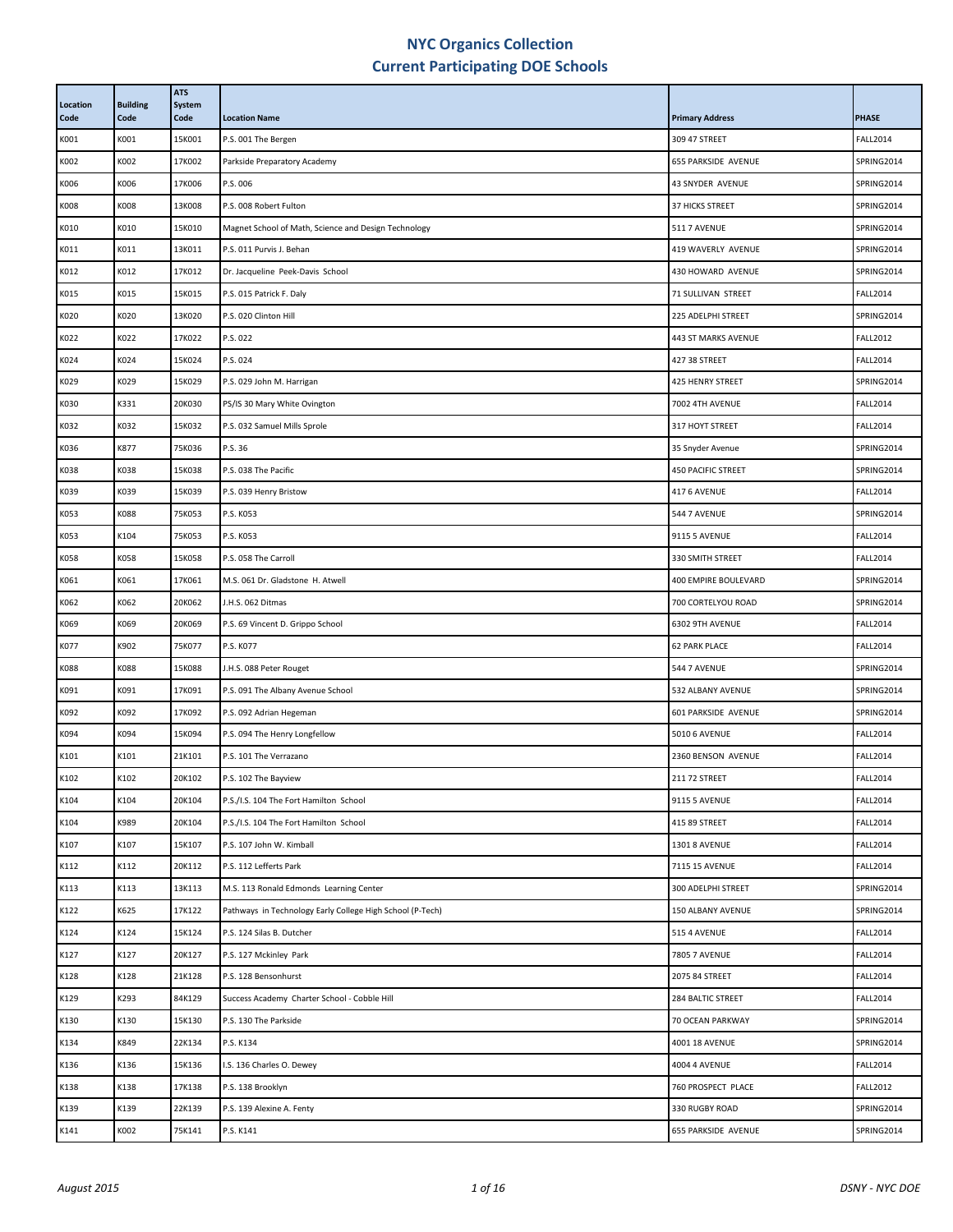| Location<br>Code | <b>Building</b><br>Code | <b>ATS</b><br>System<br>Code | <b>Location Name</b>                               | <b>Primary Address</b>    | <b>PHASE</b>    |
|------------------|-------------------------|------------------------------|----------------------------------------------------|---------------------------|-----------------|
| K152             | K152                    | 22K152                       | School of Science & Technology                     | 725 EAST 23 STREET        | SPRING2014      |
| K154             | K154                    | 15K154                       | The Windsor Terrace School                         | 1625 11 AVENUE            | SPRING2014      |
| K161             | K161                    | 17K161                       | P.S. 161 The Crown                                 | 330 CROWN STREET          | SPRING2014      |
| K163             | K807                    | 20K163                       | P.S. 163 Bath Beach                                | 109 BAY 14TH STREET       | <b>FALL2014</b> |
| K167             | K167                    | 17K167                       | P.S. 167 The Parkway                               | 1025 EASTERN PARKWAY      | <b>FALL2012</b> |
| K169             | K169                    | 15K169                       | P.S. 169 Sunset Park                               | <b>4305 7 AVENUE</b>      | <b>FALL2014</b> |
| K170             | K170                    | 20K170                       | Ralph A. Fabrizio School                           | 7109 6 AVENUE             | <b>FALL2014</b> |
| K170             | K940                    | 20K170                       | Ralph A. Fabrizio School                           | 415 OVINGTON AVENUE       | <b>FALL2014</b> |
| K176             | K176                    | 20K176                       | P.S. 176 Ovington                                  | 1225 69 STREET            | <b>FALL2014</b> |
| K179             | K179                    | 20K179                       | P.S. 179 Kensington                                | 202 AVENUE C              | SPRING2014      |
| K181             | K181                    | 17K181                       | P.S. 181 Brooklyn                                  | 1023 NEW YORK AVENUE      | SPRING2014      |
| K185             | K185                    | 20K185                       | P.S. 185 Walter Kassenbrock                        | 8601 RIDGE BOULEVARD      | <b>FALL2014</b> |
| K186             | K186                    | 20K186                       | P.S. 186 Dr. Irving A Gladstone                    | 7601 19 AVENUE            | <b>FALL2014</b> |
| K187             | K486                    | 20K187                       | The Christa McAuliffe School\I.S. 187              | 1171 65 STREET            | <b>FALL2014</b> |
| K189             | K189                    | 17K189                       | P.S. 189 Lincoln Terrace                           | 1100 EAST NEW YORK AVENUE | <b>FALL2012</b> |
| K191             | K191                    | 17K191                       | P.S. 191 Paul Robeson                              | 1600 PARK PLACE           | SPRING2014      |
| K193             | K193                    | 22K193                       | P.S. 193 Gil Hodges                                | 2515 AVENUE L             | SPRING2014      |
| K199             | K199                    | 21K199                       | P.S. 199 Frederick Wachtel                         | 1100 ELM AVENUE           | SPRING2014      |
| K201             | K201                    | 20K201                       | J.H.S. 201 The Dyker Heights                       | 8010 12 AVENUE            | <b>FALL2014</b> |
| K204             | K204                    | 20K204                       | P.S. 204 Vince Lombardi                            | 8101 15 AVENUE            | <b>FALL2014</b> |
| K205             | K205                    | 20K205                       | P.S. 205 Clarion                                   | 6701 20 AVENUE            | <b>FALL2014</b> |
| K217             | K217                    | 22K217                       | P.S. 217 Colonel David Marcus School               | 1100 NEWKIRK AVENUE       | SPRING2014      |
| K221             | K221                    | 17K221                       | P.S. 221 Toussaint L'Ouverture                     | 791 EMPIRE BOULEVARD      | <b>FALL2012</b> |
| K229             | K229                    | 20K229                       | P.S. 229 Dyker                                     | 1400 BENSON AVENUE        | <b>FALL2014</b> |
| K230             | K230                    | 15K230                       | P.S. 230 Doris L. Cohen                            | 1 ALBEMARLE ROAD          | SPRING2014      |
| K230             | K908                    | 15K230                       | P.S. 230 Doris L. Cohen                            | 425 MCDONALD AVENUE       | SPRING2014      |
| K231             | K264                    | 75K231                       | P.S. 231                                           | 371 89th Street           | <b>FALL2014</b> |
| K231             | K331                    | 75K231                       | P.S. K231                                          | 7002 4TH AVENUE           | <b>FALL2014</b> |
| K231             | K989                    | 75K231                       | P.S. K231                                          | 415 89 STREET             | <b>FALL2014</b> |
| K241             | K241                    | 17K241                       | P.S. 241 Emma L. Johnston                          | 976 PRESIDENT STREET      | <b>FALL2012</b> |
| K245             | K735                    | 22K245                       | P.S. 245                                           | 249 EAST 17TH STREET      | <b>FALL2012</b> |
| K246             | K246                    | 17K246                       | M.S. 246 Walt Whitman                              | 72 VERONICA PLACE         | <b>FALL2012</b> |
| K247             | K247                    | 20K247                       | P.S. 247 Brooklyn                                  | 7000 21 AVENUE            | <b>FALL2014</b> |
| K249             | K249                    | 17K249                       | P.S. 249 The Caton                                 | 18 MARLBOROUGH ROAD       | SPRING2014      |
| K259             | K259                    | 20K259                       | J.H.S. 259 William Mckinley                        | 7305 FT HAMILTON PARKWAY  | <b>FALL2014</b> |
| K261             | K261                    | 15K261                       | P.S. 261 Philip Livingston                         | 314 PACIFIC STREET        | SPRING2014      |
| K264             | K264                    | 20K264                       | P.S. 264 BAY RIDGE ELEMENTARY SCHOOL FOR THE ARTS  | 371 89th Street           | <b>FALL2014</b> |
| K265             | K265                    | 13K265                       | Dr. Susan S. McKinney Secondary School of the Arts | 101 PARK AVENUE           | SPRING2014      |
| K266             | K902                    | 13K266                       | M.S. K266 - Park Place Community Middle School     | <b>62 PARK PLACE</b>      | <b>FALL2014</b> |
| K282             | K282                    | 13K282                       | P.S. 282 Park Slope                                | 180 6 AVENUE              | <b>FALL2014</b> |
| K289             | K289                    | 17K289                       | P.S. 289 George V. Brower                          | 900 ST MARKS AVENUE       | <b>FALL2012</b> |
| K295             | K845                    | 15K295                       | P.S. 295                                           | 330 18 STREET             | SPRING2014      |
| K310             | K310                    | 20K310                       | K310                                               | 942 62ND STREET           | <b>FALL2014</b> |
| K315             | K152                    | 22K315                       | P.S. K315                                          | 725 EAST 23 STREET        | SPRING2014      |
| K316             | K316                    | 17K316                       | P.S. 316 Elijah Stroud                             | 750 CLASSON AVENUE        | <b>FALL2012</b> |
| K321             | K321                    | 15K321                       | P.S. 321 William Penn                              | 180 7 AVENUE              | <b>FALL2014</b> |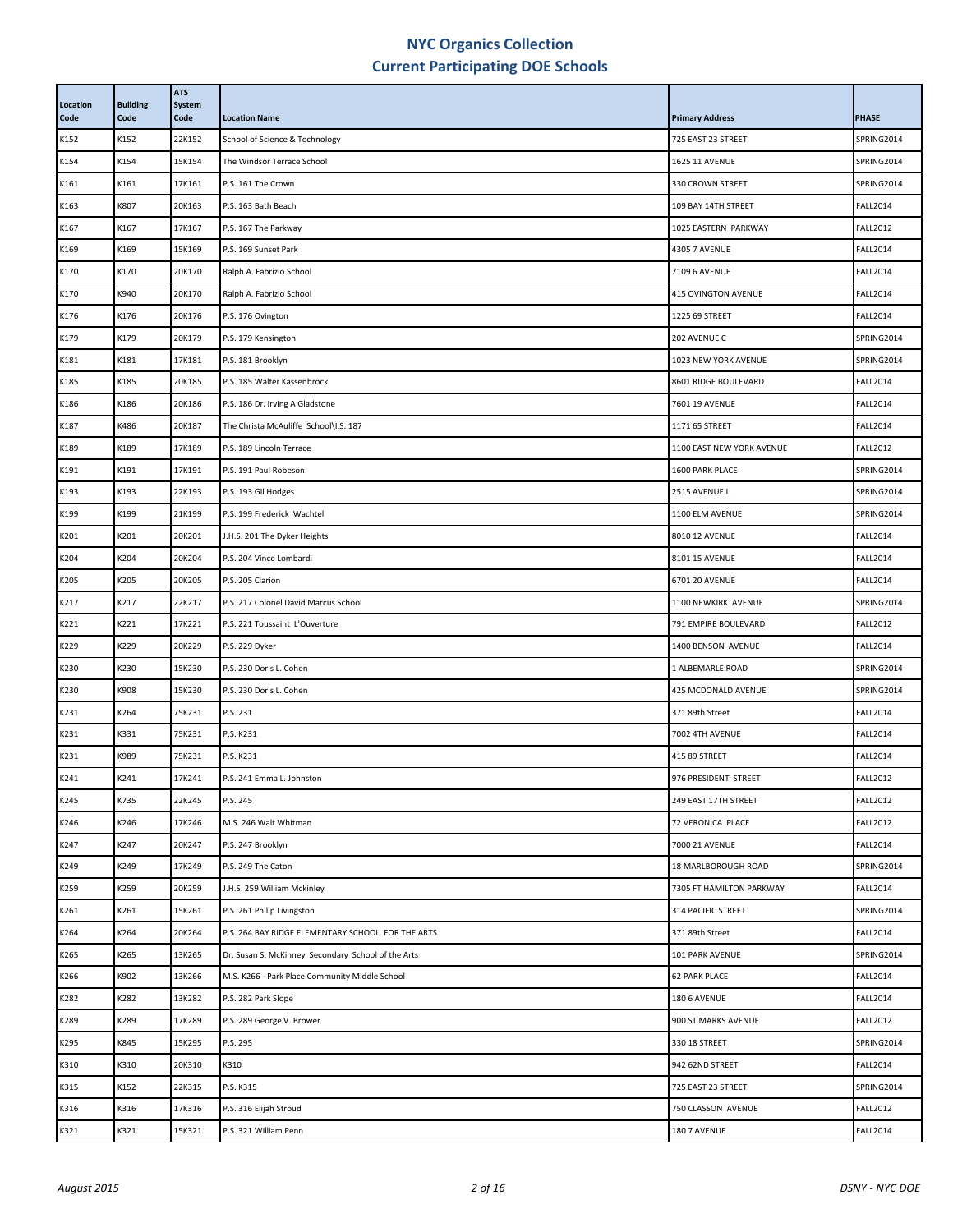| Location<br>Code | <b>Building</b><br>Code | <b>ATS</b><br>System<br>Code | <b>Location Name</b>                                                            | <b>Primary Address</b>       | <b>PHASE</b>    |
|------------------|-------------------------|------------------------------|---------------------------------------------------------------------------------|------------------------------|-----------------|
| K333             | K022                    | 84K333                       | <b>Explore Exceed Charter School</b>                                            | 443 ST MARKS AVENUE          | <b>FALL2012</b> |
| K334             | K390                    | 17K334                       | Middle School for Academic and Social Excellence                                | 1224 PARK PLACE              | SPRING2014      |
| K335             | K335                    | 16K335                       | P.S. 335 Granville T. Woods                                                     | <b>130 ROCHESTER AVENUE</b>  | SPRING2014      |
| K340             | K874                    | 17K340                       | I.S. 340                                                                        | 227 STERLING PLACE           | SPRING2014      |
| K350             | K805                    | 13K350                       | Urban Assembly High School of Music and Art                                     | 49 FLATBUSH AVENUE EXTENSION | SPRING2014      |
| K352             | K320                    | 17K352                       | Ebbets Field Middle School                                                      | 46 MCKEEVER PLACE            | <b>FALL2012</b> |
| K353             | K316                    | 17K353                       | Elijah Stroud Middle School                                                     | 750 CLASSON AVENUE           | <b>FALL2012</b> |
| K354             | K390                    | 17K354                       | The School of Integrated Learning                                               | 1224 PARK PLACE              | SPRING2014      |
| K356             | K391                    | 84K356                       | Achievement First Crown Heights Charter School                                  | 790 EAST NEW YORK AVENUE     | SPRING2014      |
| K357             | K390                    | 84K357                       | KIPP AMP Charter School                                                         | 1224 PARK PLACE              | SPRING2014      |
| K368             | K293                    | 75K368                       | P.S. 368                                                                        | 284 BALTIC STREET            | <b>FALL2014</b> |
| K369             | K369                    | 75K369                       | P.S. K369 - Coy L. Cox School                                                   | <b>383 STATE STREET</b>      | SPRING2014      |
| K370             | K445                    | 75K370                       | P.S. 370                                                                        | 1601 80 STREET               | <b>FALL2014</b> |
| K370             | K807                    | 75K370                       | P.S. 370                                                                        | 109 BAY 14TH STREET          | <b>FALL2014</b> |
| K371             | K371                    | 75K371                       | P.S. 371 - Lillian L. Rashkis                                                   | 355 37 STREET                | <b>FALL2014</b> |
| K371             | K485                    | 75K371                       | P.S. 371 - Lillian L. Rashkis                                                   | 350 67 STREET                | <b>FALL2014</b> |
| K372             | K113                    | 75K372                       | P.S. 372 - The Children's School                                                | 300 ADELPHI STREET           | SPRING2014      |
| K372             | K834                    | 75K372                       | P.S. 372 - The Children's School                                                | 512 CARROLL STREET           | <b>FALL2014</b> |
| K373             | K804                    | 75K373                       | P.S. 373 - Brooklyn Transition Center                                           | <b>347 BALTIC STREET</b>     | <b>FALL2014</b> |
| K375             | K320                    | 17K375                       | P.S. 375 Jackie Robinson School                                                 | 46 MCKEEVER PLACE            | <b>FALL2012</b> |
| K382             | K465                    | 17K382                       | Academy for College Preparation and Career Exploration: A College Board School  | 911 FLATBUSH AVENUE          | SPRING2014      |
| K394             | K210                    | 17K394                       | M.S. K394                                                                       | 188 ROCHESTER AVENUE         | <b>FALL2012</b> |
| K397             | K397                    | 17K397                       | P.S. 397 Foster-Laurie                                                          | 490 FENIMORE STREET          | SPRING2014      |
| K398             | K398                    | 17K398                       | P.S. 398 Walter Weaver                                                          | 60 EAST 94 STREET            | SPRING2014      |
| K399             | K399                    | 17K399                       | P.S. 399 Stanley Eugene Clark                                                   | 2707 ALBERMARLE ROAD         | <b>FALL2012</b> |
| K405             | K405                    | 22K405                       | Midwood High School                                                             | 2839 BEDFORD AVENUE          | SPRING2014      |
| K408             | K465                    | 17K408                       | Academy of Hospitality and Tourism                                              | 911 FLATBUSH AVENUE          | SPRING2014      |
| K419             | K805                    | 13K419                       | Science Skills Center High School for Science, Technology and the Creative Arts | 49 FLATBUSH AVENUE EXTENSION | SPRING2014      |
| K423             | K520                    | 15K423                       | Brooklyn Frontiers High School                                                  | 112 SCHERMERHORN STREET      | SPRING2014      |
| K429             | K293                    | 15K429                       | Brooklyn School for Global Studies                                              | 284 BALTIC STREET            | <b>FALL2014</b> |
| K430             | K430                    | 13K430                       | Brooklyn Technical High School                                                  | 29 FT GREENE PLACE           | SPRING2014      |
| K439             | K805                    | 13K439                       | Brooklyn International High School                                              | 49 FLATBUSH AVENUE EXTENSION | SPRING2014      |
| K442             | K032                    | 15K442                       | M.S. 442 Carroll Gardens School for Innovation                                  | 317 HOYT STREET              | <b>FALL2014</b> |
| K443             | K845                    | 15K443                       | New Voices School of Academic & Creative Arts                                   | 330 18 STREET                | SPRING2014      |
| K445             | K445                    | 20K445                       | New Utrecht High School                                                         | 1601 80 STREET               | <b>FALL2014</b> |
| K462             | K460                    | 15K462                       | Secondary School for Law                                                        | 237 7 AVENUE                 | <b>FALL2014</b> |
| K463             | K460                    | 15K463                       | Secondary School for Journalism                                                 | 237 7 AVENUE                 | <b>FALL2014</b> |
| K464             | K460                    | 15K464                       | Park Slope Collegiate                                                           | 237 7 AVENUE                 | <b>FALL2014</b> |
| K483             | K313                    | 13K483                       | The Urban Assembly School for Law and Justice                                   | 283 ADAMS STREET             | SPRING2014      |
| K484             | K012                    | 17K484                       | Ronald Edmonds Learning Center II                                               | 430 HOWARD AVENUE            | SPRING2014      |
| K485             | K485                    | 20K485                       | High School of Telecommunication Arts and Technology                            | 350 67 STREET                | <b>FALL2014</b> |
| K489             | K824                    | 17K489                       | W.E.B. Dubois Academic High School                                              | 402 EASTERN PARKWAY          | SPRING2014      |
| K490             | K490                    | 20K490                       | Fort Hamilton High School                                                       | 8301 SHORE ROAD              | <b>FALL2014</b> |
| K492             | K020                    | 13K492                       | Academy of Arts and Letters                                                     | 225 ADELPHI STREET           | SPRING2014      |
| K497             | K293                    | 15K497                       | School for International Studies                                                | 284 BALTIC STREET            | <b>FALL2014</b> |
| K516             | K136                    | 15K516                       | Sunset Park Avenues Elementary School                                           | <b>4004 4 AVENUE</b>         | <b>FALL2014</b> |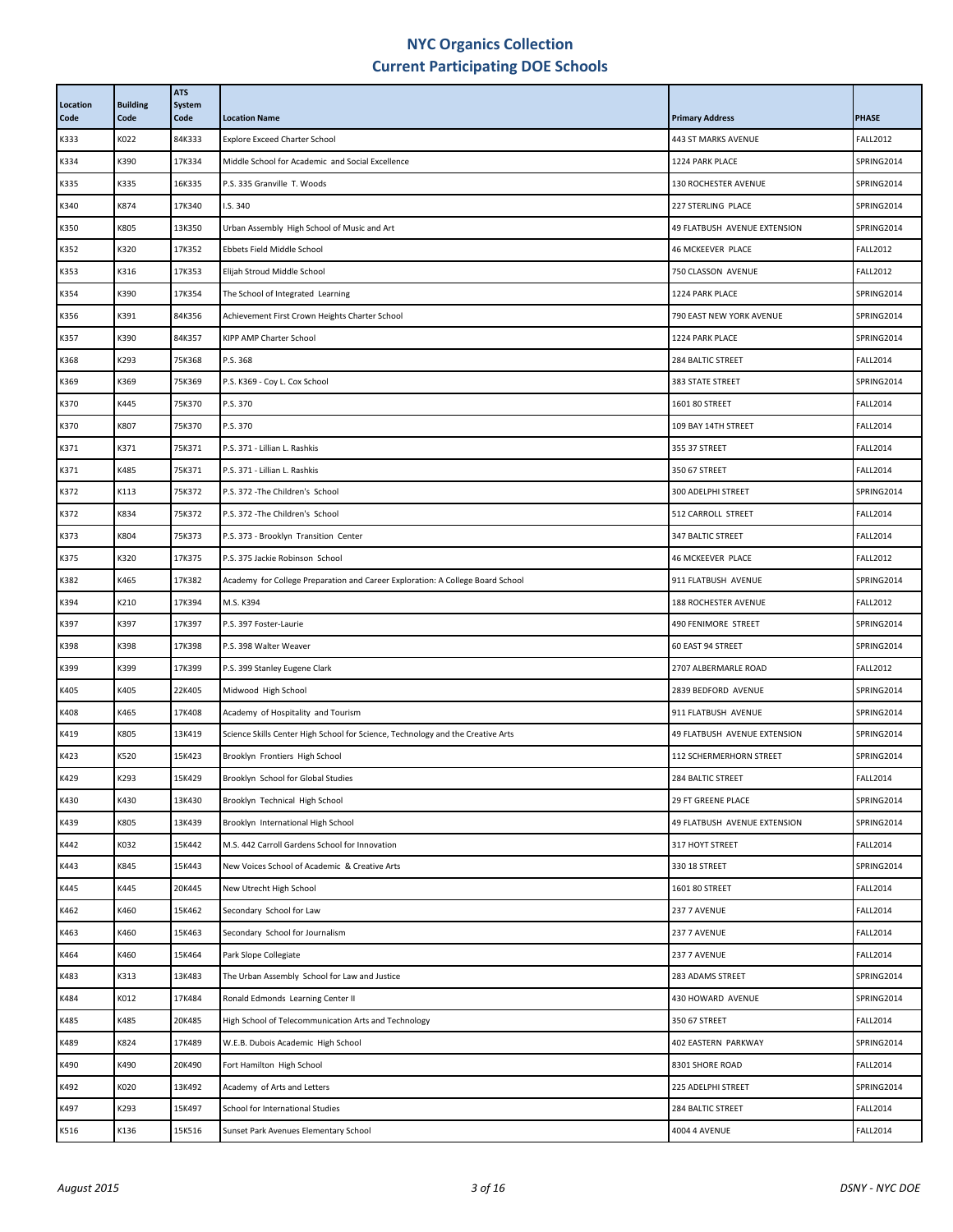| Location<br>Code | <b>Building</b><br>Code | <b>ATS</b><br>System<br>Code | <b>Location Name</b>                                                      | <b>Primary Address</b>      | <b>PHASE</b>    |
|------------------|-------------------------|------------------------------|---------------------------------------------------------------------------|-----------------------------|-----------------|
| K516             | K333                    | 15K516                       | Sunset Park Avenues Elementary School                                     | 4222 4th Avenue             | <b>FALL2014</b> |
| K519             | K804                    | 15K519                       | Cobble Hill School of American Studies                                    | 347 BALTIC STREET           | <b>FALL2014</b> |
| K524             | K440                    | 17K524                       | International High School at Prospect Heights                             | 883 CLASSON AVENUE          | <b>FALL2012</b> |
| K527             | K313                    | 13K527                       | Urban Assembly Institute of Math and Science for Young Women              | 283 ADAMS STREET            | SPRING2014      |
| K528             | K440                    | 17K528                       | The High School for Global Citizenship                                    | 883 CLASSON AVENUE          | <b>FALL2012</b> |
| K530             | K806                    | 14K530                       | Metropolitan Corporate Academy High School                                | 362 SCHERMERHORN STREET     | SPRING2014      |
| K531             | K470                    | 17K531                       | School for Human Rights, The                                              | <b>600 KINGSTON AVENUE</b>  | SPRING2014      |
| K532             | K167                    | 17K532                       | New Bridges Elementary                                                    | 1025 EASTERN PARKWAY        | <b>FALL2012</b> |
| K533             | K470                    | 17K533                       | School for Democracy and Leadership                                       | <b>600 KINGSTON AVENUE</b>  | SPRING2014      |
| K537             | K465                    | 17K537                       | High School for Youth and Community Development at Erasmus                | 911 FLATBUSH AVENUE         | SPRING2014      |
| K539             | K465                    | 17K539                       | High School for Service & Learning at Erasmus                             | 911 FLATBUSH AVENUE         | SPRING2014      |
| K543             | K465                    | 17K543                       | Science, Technology and Research Early College High School at Erasmus     | 911 FLATBUSH AVENUE         | SPRING2014      |
| K544             | K470                    | 17K544                       | International Arts Business School                                        | <b>600 KINGSTON AVENUE</b>  | SPRING2014      |
| K546             | K470                    | 17K546                       | High School for Public Service: Heroes of Tomorrow                        | <b>600 KINGSTON AVENUE</b>  | SPRING2014      |
| K547             | K440                    | 17K547                       | Brooklyn Academy of Science and the Environment                           | 883 CLASSON AVENUE          | <b>FALL2012</b> |
| K548             | K440                    | 17K548                       | Brooklyn School for Music & Theatre                                       | 883 CLASSON AVENUE          | <b>FALL2012</b> |
| K555             | K917                    | 22K555                       | Brooklyn College Academy                                                  | 350 CONEY ISLAND AVENUE     | SPRING2014      |
| K584             | K335                    | 16K584                       | M.S. 584                                                                  | 130 ROCHESTER AVENUE        | SPRING2014      |
| K587             | K391                    | 17K587                       | Middle School for the Arts                                                | 790 EAST NEW YORK AVENUE    | SPRING2014      |
| K590             | K590                    | 17K590                       | Medgar Evers College Preparatory School                                   | 1186 CARROLL STREET         | SPRING2014      |
| K592             | K806                    | 15K592                       | Khalil Gibran International Academy                                       | 362 SCHERMERHORN STREET     | SPRING2014      |
| K600             | K600                    | 17K600                       | Clara Barton High School                                                  | 901 CLASSON AVENUE          | <b>FALL2012</b> |
| K605             | K580                    | 13K605                       | George Westinghouse Career and Technical Education High School            | 105 JOHNSON STREET          | SPRING2014      |
| K625             | K625                    | 17K625                       | Paul Robeson High School                                                  | 150 ALBANY AVENUE           | SPRING2014      |
| K652             | KBGH                    |                              | Brooklyn Ascend Charter School                                            | 205 ROCKAWAY PKWY           | <b>FALL2014</b> |
| K670             | K914                    | 13K670                       | Benjamin Banneker Academy                                                 | 71-77 CLINTON AVENUE        | SPRING2014      |
| K674             | K580                    | 13K674                       | CITY POLYTECHNIC HIGH SCHOOL OF ENGINEERING, ARCHITECTURE, AND TECHNOLOGY | 105 JOHNSON STREET          | SPRING2014      |
| K676             | K027                    | 15K676                       | Red Hook Neighborhood School                                              | <b>27 HUNTINGTON STREET</b> | <b>FALL2014</b> |
| K684             | K460                    | 15K684                       | Millennium Brooklyn HS                                                    | 237 7 AVENUE                | <b>FALL2014</b> |
| K692             | K221                    | 84K692                       | Citizens of the World Charter School New York 2 Crown Heights             | 791 EMPIRE BOULEVARD        | <b>FALL2012</b> |
| K704             | K002                    | 84K704                       | <b>Explore Charter School</b>                                             | 655 PARKSIDE AVENUE         | SPRING2014      |
| K705             | K022                    | 17K705                       | Brooklyn Arts and Science Elementary School                               | 443 ST MARKS AVENUE         | <b>FALL2012</b> |
| K707             | KAGI                    |                              | Brooklyn Prospect Charter School                                          | 3002 FT HAMILTON PKWY       | <b>FALL2014</b> |
| K722             | K391                    | 17K722                       | New Heights Middle School                                                 | 790 EAST NEW YORK AVENUE    | SPRING2014      |
| K726             | K246                    | 84K726                       | Fahari Academy Charter School                                             | <b>72 VERONICA PLACE</b>    | <b>FALL2012</b> |
| K730             | K027                    | 84K730                       | Summit Academy Charter School                                             | 27 HUNTINGTON STREET        | <b>FALL2014</b> |
| K741             | K161                    | 84K741                       | Success Academy Crown Heights (Brooklyn 7)                                | 330 CROWN STREET            | SPRING2014      |
| K742             | K210                    | 84K742                       | Explore Empower Charter School                                            | 188 ROCHESTER AVENUE        | <b>FALL2012</b> |
| K745             | K470                    | 17K745                       | Brooklyn Institute for Liberal Arts                                       | <b>600 KINGSTON AVENUE</b>  | SPRING2014      |
| K751             | K625                    | 17K751                       | ACADEMY FOR HEALTH CAREERS                                                | 150 ALBANY AVENUE           | SPRING2014      |
| K752             | K265                    | 84K752                       | Success Academy Fort Greene (Brooklyn 5)                                  | 101 PARK AVENUE             | SPRING2014      |
| K756             | K138                    | 84K756                       | Success Academy Prospect Heights (Brooklyn 6)                             | 760 PROSPECT PLACE          | <b>FALL2012</b> |
| K770             | K398                    | 17K770                       | P.S. 770 New American Academy                                             | 60 EAST 94 STREET           | SPRING2014      |
| K789             | K113                    | 84K789                       | Compass Charter School                                                    | 300 ADELPHI STREET          | SPRING2014      |
| K796             | K092                    | 84K796                       | Lefferts Gardens Charter School                                           | 601 PARKSIDE AVENUE         | SPRING2014      |
| K821             | K136                    | 15K821                       | Sunset Park Prep                                                          | <b>4004 4 AVENUE</b>        | <b>FALL2014</b> |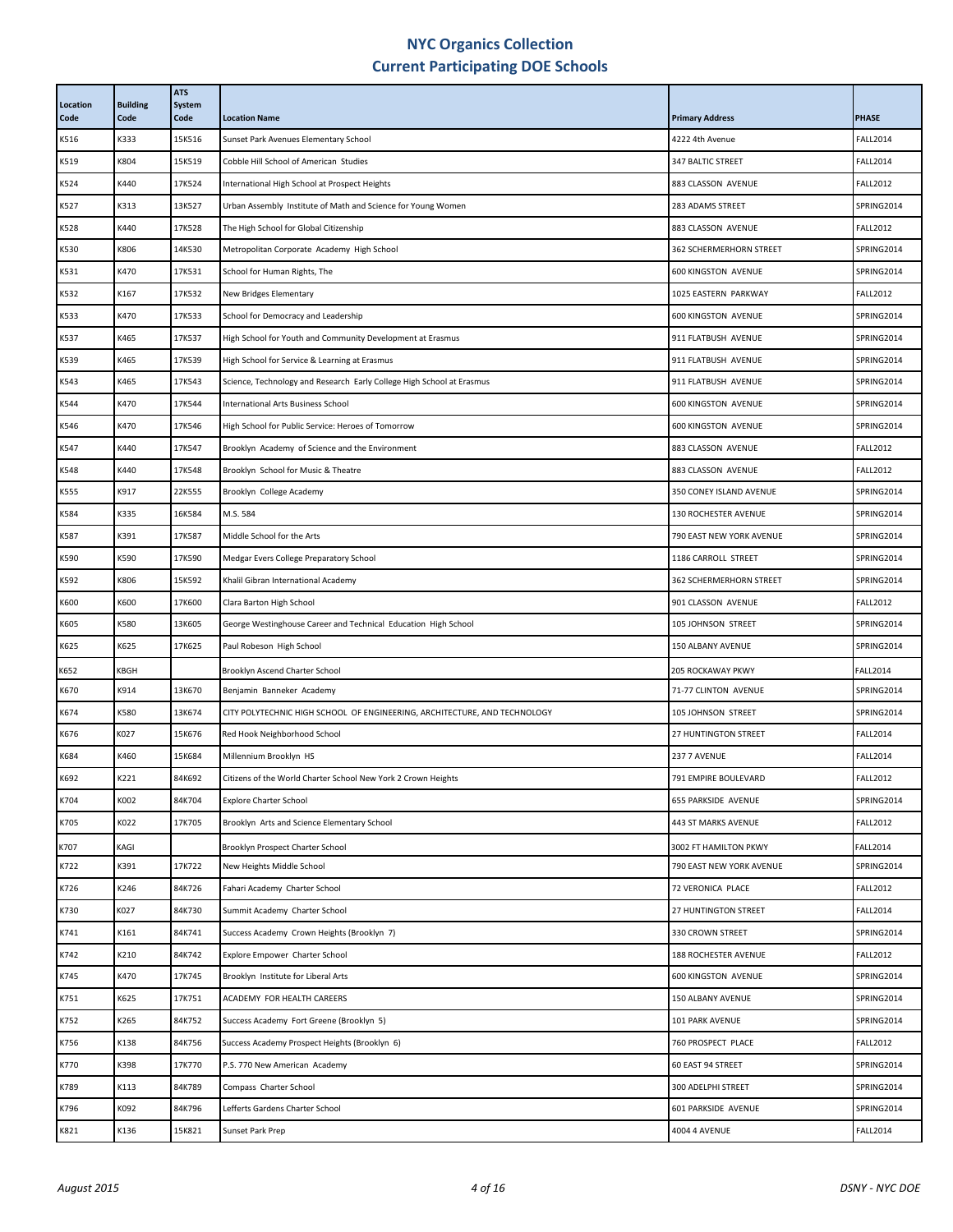| Location<br>Code | <b>Building</b><br>Code | <b>ATS</b><br><b>System</b><br>Code | <b>Location Name</b>                                       | <b>Primary Address</b>   | <b>PHASE</b>    |
|------------------|-------------------------|-------------------------------------|------------------------------------------------------------|--------------------------|-----------------|
| K971             | K971                    | 20K971                              | K971                                                       | 6214 4TH AVENUE          | <b>FALL2014</b> |
| M001             | M001                    | 02M001                              | P.S. 001 Alfred E. Smith                                   | <b>8 HENRY STREET</b>    | <b>FALL2014</b> |
| M002             | M002                    | 02M002                              | P.S. 002 Meyer London                                      | 122 HENRY STREET         | <b>FALL2014</b> |
| M003             | M003                    | 02M003                              | P.S. 003 Charrette School                                  | 490 HUDSON STREET        | <b>FALL2013</b> |
| M004             | M004                    | 06M004                              | P.S. 004 Duke Ellington                                    | 500 WEST 160 STREET      | SPRING2014      |
| M005             | M005                    | 06M005                              | P.S. 005 Ellen Lurie                                       | 3703 TENTH AVENUE        | SPRING2014      |
| M006             | M006                    | 02M006                              | P.S. 006 Lillie D. Blake                                   | 45 EAST 81 STREET        | <b>FALL2014</b> |
| M007             | M007                    | 04M007                              | P.S. 007 Samuel Stern                                      | 160 EAST 120 STREET      | <b>FALL2014</b> |
| M008             | M008                    | 06M008                              | P.S. 008 Luis Belliard                                     | 465 WEST 167 STREET      | SPRING2014      |
| M009             | M009                    | 03M009                              | P.S. 009 Sarah Anderson                                    | 100 WEST 84 STREET       | <b>FALL2012</b> |
| M011             | M011                    | 02M011                              | P.S. 011 William T. Harris                                 | 320 WEST 21 STREET       | <b>FALL2013</b> |
| M012             | M117                    | 04M012                              | Tag Young Scholars                                         | 240 EAST 109 STREET      | <b>FALL2014</b> |
| M013             | M013                    | 04M013                              | J.H.S. 013 Jackie Robinson                                 | 1573 MADISON AVENUE      | <b>FALL2014</b> |
| M015             | M015                    | 01M015                              | P.S. 015 Roberto Clemente                                  | 333 EAST 4 STREET        | <b>FALL2014</b> |
| M018             | M898                    | 06M018                              | P.S. 018 Park Terrace                                      | <b>4124 9 AVENUE</b>     | SPRING2014      |
| M019             | M019                    | 01M019                              | P.S. 019 Asher Levy                                        | 185 1 AVENUE             | <b>FALL2014</b> |
| M020             | M020                    | 01M020                              | P.S. 020 Anna Silver                                       | 166 ESSEX STREET         | <b>FALL2014</b> |
| M028             | M028                    | 06M028                              | P.S. 028 Wright Brothers                                   | 475 WEST 155 STREET      | SPRING2014      |
| M030             | M030                    | 05M030                              | P.S. 030 Hernandez/Hughes                                  | 144-176 EAST 128 STREET  | <b>FALL2014</b> |
| M033             | M033                    | 02M033                              | P.S. 033 Chelsea Prep                                      | 281 9 AVENUE             | <b>FALL2013</b> |
| M034             | M034                    | 01M034                              | P.S. 034 Franklin D. Roosevelt                             | 730 EAST 12 STREET       | <b>FALL2014</b> |
| M035             | M058                    | 75M035                              | P.S. 035                                                   | 317 WEST 52ND STREET     | <b>FALL2013</b> |
| M036             | M036                    | 05M036                              | P.S. 036 Margaret Douglas                                  | 123 MORNINGSIDE DRIVE    | <b>FALL2013</b> |
| M037             | M206                    | 04M037                              | <b>River East Elementary</b>                               | 508 EAST 120 STREET      | <b>FALL2014</b> |
| M038             | M121                    | 04M038                              | P.S. 38 Roberto Clemente                                   | 232 EAST 103 STREET      | <b>FALL2014</b> |
| M040             | M040                    | 02M040                              | P.S. 040 Augustus Saint-Gaudens                            | 319 EAST 19 STREET       | <b>FALL2014</b> |
| M041             | M041                    | 02M041                              | P.S. 041 Greenwich Village                                 | 116 WEST 11 STREET       | <b>FALL2013</b> |
| M042             | M042                    | 02M042                              | P.S. 042 Benjamin Altman                                   | 71 HESTER STREET         | <b>FALL2014</b> |
| M046             | M046                    | 05M046                              | P.S. 046 Arthur Tappan                                     | 2987 FREDERICK DGLS BLVD | <b>FALL2014</b> |
| M047             | M047                    | 02M047                              | 47 The American Sign Language and English Secondary School | 223 EAST 23 STREET       | <b>FALL2014</b> |
| M048             | M048                    | 06M048                              | P.S. 048 P.O. Michael J. Buczek                            | 4360-78 BROADWAY         | SPRING2014      |
| M050             | M050                    | 04M050                              | P.S. 050 Vito Marcantonio                                  | 433 EAST 100 STREET      | <b>FALL2014</b> |
| M051             | M338                    | 02M051                              | P.S. 051 Elias Howe                                        | 525 WEST 44TH STREET     | <b>FALL2013</b> |
| M052             | M052                    | 06M052                              | J.H.S. 052 Inwood                                          | 650 ACADEMY STREET       | SPRING2014      |
| M054             | M054                    | 03M054                              | J.H.S. 054 Booker T. Washington                            | 103 WEST 107 STREET      | <b>FALL2012</b> |
| M057             | M057                    | 04M057                              | James Weldon Johnson                                       | 176 EAST 115 STREET      | <b>FALL2014</b> |
| M059             | M488                    | 02M059                              | P.S. 059 Beekman Hill International                        | 231-249 EAST 56 STREET   | <b>FALL2014</b> |
| M063             | M063                    | 01M063                              | The STAR Academy - P.S.63                                  | 121 EAST 3 STREET        | <b>FALL2014</b> |
| M064             | M064                    | 01M064                              | P.S. 064 Robert Simon                                      | 600 EAST 6 STREET        | <b>FALL2014</b> |
| M065             | M154                    | 84M065                              | Democracy Prep Endurance Charter School                    | 250 WEST 127 STREET      | <b>FALL2013</b> |
| M068             | M090                    | 84M068                              | KIPP Washington Heights Middle School                      | 21 JUMEL PLACE           | SPRING2014      |
| M072             | M072                    | 04M072                              | The Lexington Academy                                      | 131 EAST 104 STREET      | <b>FALL2014</b> |
| M075             | M075                    | 03M075                              | P.S. 075 Emily Dickinson                                   | 735 WEST END AVENUE      | <b>FALL2012</b> |
| M076             | M076                    | 03M076                              | P.S. 076 A. Philip Randolph                                | 220 WEST 121 STREET      | <b>FALL2013</b> |
| M077             | M198                    | 02M077                              | P.S. 77 Lower Lab School                                   | 1700 3 AVENUE            | <b>FALL2014</b> |
| M079             | M079                    | 75M079                              | P.S. M079 - Horan School                                   | 55 EAST 120 STREET       | <b>FALL2014</b> |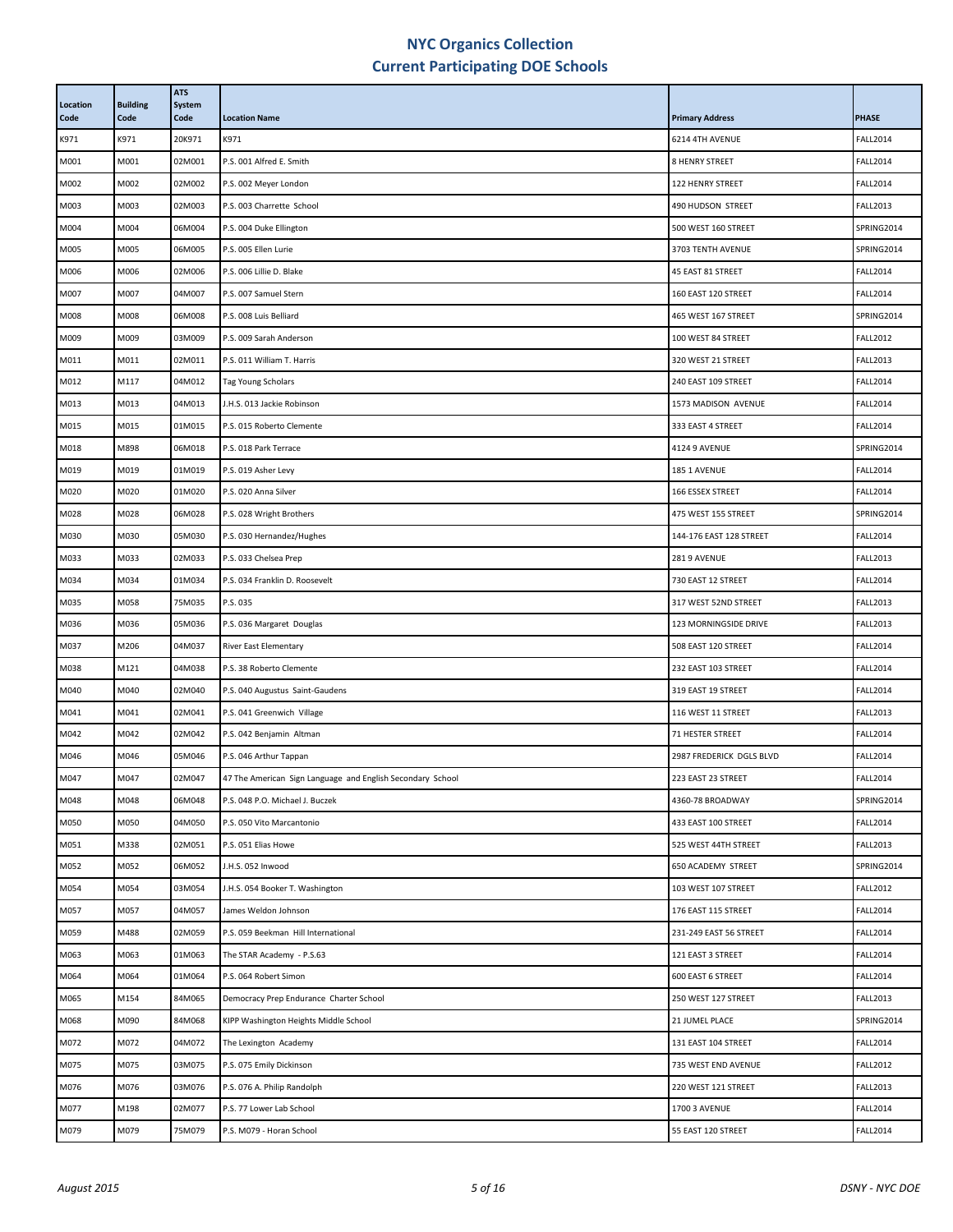| Location<br>Code | <b>Building</b><br>Code | <b>ATS</b><br>System<br>Code | <b>Location Name</b>                                        | <b>Primary Address</b>     | <b>PHASE</b>    |
|------------------|-------------------------|------------------------------|-------------------------------------------------------------|----------------------------|-----------------|
| M080             | M056                    | 84M080                       | Manhattan Charter School II                                 | 220 HENRY STREET           | <b>FALL2014</b> |
| M083             | M083                    | 04M083                       | P.S. 083 Luis Munoz Rivera                                  | 219 EAST 109 STREET        | <b>FALL2014</b> |
| M084             | M084                    | 03M084                       | P.S. 084 Lillian Weber                                      | 32 WEST 92 STREET          | <b>FALL2012</b> |
| M087             | M087                    | 03M087                       | P.S. 087 William Sherman                                    | 160 WEST 78 STREET         | <b>FALL2012</b> |
| M089             | M089                    | 02M089                       | P.S. 89                                                     | 201 WARREN STREET          | <b>FALL2013</b> |
| M092             | M092                    | 05M092                       | P.S. 092 Mary McLeod Bethune                                | 222 WEST 134 STREET        | <b>FALL2014</b> |
| M094             | M015                    | 75M094                       | P.S. M094                                                   | 333 EAST 4 STREET          | <b>FALL2014</b> |
| M094             | M061                    | 75M094                       | P.S. M094                                                   | 610 EAST 12 STREET         | <b>FALL2014</b> |
| M094             | M188                    | 75M094                       | P.S. M094                                                   | 442 EAST HOUSTON STREET    | <b>FALL2014</b> |
| M094             | M276                    | 75M094                       | P.S. M094                                                   | 55 BATTERY PLACE           | <b>FALL2013</b> |
| M094             | M281                    | 75M094                       | P.S. M094                                                   | 425 EAST 35TH STREET       | <b>FALL2014</b> |
| M096             | M096                    | 04M096                       | P.S. 096 Joseph Lanzetta                                    | 216 EAST 120 STREET        | <b>FALL2014</b> |
| M098             | M098                    | 06M098                       | P.S. 098 Shorac Kappock                                     | 512 WEST 212 STREET        | SPRING2014      |
| M102             | M102                    | 04M102                       | P.S. 102 Jacques Cartier                                    | 315 EAST 113 STREET        | <b>FALL2014</b> |
| M103             | M132                    | 06M103                       | Dos Puentes Elementary School                               | 185 WADSWORTH AVENUE       | SPRING2014      |
| M104             | M104                    | 02M104                       | J.H.S. 104 Simon Baruch                                     | 330 EAST 21 STREET         | <b>FALL2014</b> |
| M108             | M108                    | 04M108                       | P.S. 108 Assemblyman Angelo Del Toro Educational Complex    | 1615 MADISON AVENUE        | <b>FALL2014</b> |
| M110             | M110                    | 01M110                       | P.S. 110 Florence Nightingale                               | 285 DELANCY STREET         | <b>FALL2014</b> |
| M111             | M111                    | 02M111                       | P.S. 111 Adolph S. Ochs                                     | 440 WEST 53 STREET         | <b>FALL2012</b> |
| M112             | M112                    | 04M112                       | P.S. 112 Jose Celso Barbosa                                 | 535 EAST 119 STREET        | <b>FALL2014</b> |
| M114             | M114                    | 02M114                       | East Side Middle School                                     | 331 EAST 91ST STREET       | <b>FALL2014</b> |
| M115             | M115                    | 06M115                       | P.S. 115 Alexander Humboldt                                 | 586 WEST 177 STREET        | SPRING2014      |
| M116             | M116                    | 02M116                       | P.S. 116 Mary Lindley Murray                                | 210 EAST 33 STREET         | <b>FALL2014</b> |
| M123             | M123                    | 05M123                       | P.S. 123 Mahalia Jackson                                    | 301 WEST 140 STREET        | <b>FALL2014</b> |
| M124             | M124                    | 02M124                       | P.S. 124 Yung Wing                                          | 40 DIVISION STREET         | <b>FALL2014</b> |
| M125             | M125                    | 05M125                       | P.S. 125 Ralph Bunche                                       | 425 WEST 123 STREET        | <b>FALL2013</b> |
| M126             | M126                    | 02M126                       | P.S. 126 Jacob August Riis                                  | <b>80 CATHERINE STREET</b> | <b>FALL2014</b> |
| M128             | M128                    | 06M128                       | P.S. 128 Audubon                                            | 560 WEST 169 STREET        | SPRING2014      |
| M129             | M129                    | 05M129                       | P.S. 129 John H. Finley                                     | 425 WEST 130 STREET        | SPRING2014      |
| M130             | M130                    | 02M130                       | P.S. 130 Hernando De Soto                                   | <b>143 BAXTER STREET</b>   | <b>FALL2013</b> |
| M131             | M131                    | 02M131                       | M.S. 131                                                    | 100 HESTER STREET          | <b>FALL2014</b> |
| M132             | M132                    | 06M132                       | P.S. 132 Juan Pablo Duarte                                  | 185 WADSWORTH AVENUE       | SPRING2014      |
| M133             | M133                    | 05M133                       | P.S. 133 Fred R Moore                                       | <b>2121 5 AVENUE</b>       | <b>FALL2014</b> |
| M134             | M134                    | 01M134                       | P.S. 134 Henrietta Szold                                    | 293 EAST BROADWAY          | <b>FALL2014</b> |
| M135             | M625                    | 02M135                       | The Urban Assembly School for Emergency Management          | 439 WEST 49TH STREET       | <b>FALL2013</b> |
| M137             | M134                    | 01M137                       | P.S. 137 John L. Bernstein                                  | 293 EAST BROADWAY          | <b>FALL2014</b> |
| M138             | M030                    | 75M138                       | P.S. 138                                                    | 144-176 EAST 128 STREET    | <b>FALL2014</b> |
| M138             | M047                    | 75M138                       | P.S. 138                                                    | 223 EAST 23 STREET         | <b>FALL2014</b> |
| M138             | M114                    | 75M138                       | P.S. 138                                                    | 331 EAST 91ST STREET       | <b>FALL2014</b> |
| M138             | M117                    | 75M138                       | P.S. 138                                                    | 240 EAST 109 STREET        | <b>FALL2014</b> |
| M138             | M660                    | 75M138                       | P.S. 138                                                    | 127 EAST 22 STREET         | <b>FALL2014</b> |
| M139             | M520                    | 02M139                       | Stephen T. Mather Building Arts & Craftsmanship High School | 411 PEARL STREET           | <b>FALL2013</b> |
| M140             | M140                    | 01M140                       | P.S. 140 Nathan Straus                                      | 123 RIDGE STREET           | <b>FALL2014</b> |
| M142             | M142                    | 01M142                       | P.S. 142 Amalia Castro                                      | 100 ATTORNEY STREET        | <b>FALL2014</b> |
| M143             | M143                    | 06M143                       | J.H.S. 143 Eleanor Roosevelt                                | 511 WEST 182ND STREET      | SPRING2014      |
| M145             | M145                    | 03M145                       | P.S. 145, The Bloomingdale School                           | 150 WEST 105 STREET        | <b>FALL2012</b> |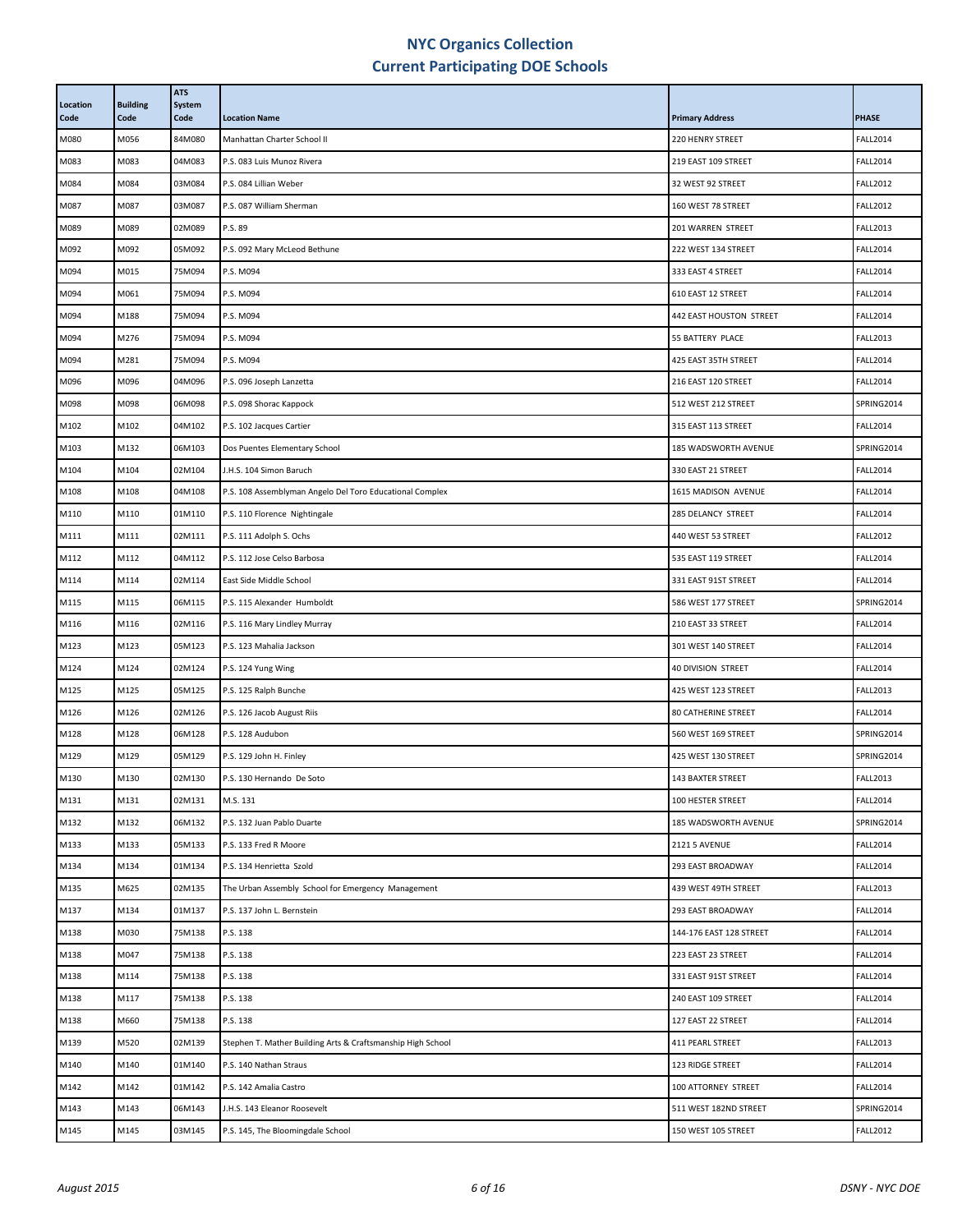| Location<br>Code | <b>Building</b><br>Code | <b>ATS</b><br><b>System</b><br>Code | <b>Location Name</b>                                              | <b>Primary Address</b>     | <b>PHASE</b>    |
|------------------|-------------------------|-------------------------------------|-------------------------------------------------------------------|----------------------------|-----------------|
| M146             | M146                    | 04M146                              | P.S. 146 Ann M. Short                                             | 421 EAST 106 STREET        | <b>FALL2014</b> |
| M148             | M136                    | 05M148                              | Eagle Academy for Young Men of Harlem                             | <b>6 EDGECOMBE AVENUE</b>  | SPRING2014      |
| M149             | M207                    | 03M149                              | P.S. 149 Sojourner Truth                                          | 41 WEST 117 STREET         | <b>FALL2013</b> |
| M150             | M840                    | 02M150                              | P.S. 150                                                          | 334 GREENWICH STREET       | <b>FALL2014</b> |
| M151             | M066                    | 02M151                              | Yorkville Community School                                        | 421 EAST 88 STREET         | <b>FALL2014</b> |
| M152             | M152                    | 06M152                              | P.S. 152 Dyckman Valley                                           | 93 NAGLE AVENUE            | SPRING2014      |
| M153             | M153                    | 06M153                              | P.S. 153 Adam Clayton Powell                                      | 1750 AMSTERDAM AVENUE      | SPRING2014      |
| M154             | M154                    | 05M154                              | P.S. 154 Harriet Tubman                                           | 250 WEST 127 STREET        | <b>FALL2013</b> |
| M155             | M155                    | 04M155                              | P.S. 155 William Paca                                             | 319 EAST 117 STREET        | <b>FALL2014</b> |
| M157             | M501                    | 05M157                              | The Urban Assembly School for Global Commerce                     | 2005 MADISON AVENUE        | <b>FALL2014</b> |
| M158             | M158                    | 02M158                              | P.S. 158 Bayard Taylor                                            | 1458 YORK AVENUE           | <b>FALL2014</b> |
| M161             | M161                    | 05M161                              | P.S. 161 Pedro Albizu Campos                                      | 499 WEST 133 STREET        | SPRING2014      |
| M163             | M163                    | 03M163                              | P.S. 163 Alfred E. Smith                                          | 163 WEST 97 STREET         | <b>FALL2012</b> |
| M165             | M165                    | 03M165                              | P.S. 165 Robert E. Simon                                          | 234 WEST 109 STREET        | <b>FALL2012</b> |
| M166             | M166                    | 03M166                              | P.S. 166 The Richard Rodgers School of The Arts and Technology    | 132 WEST 89 STREET         | <b>FALL2012</b> |
| M167             | M167                    | 02M167                              | J.H.S. 167 Robert F. Wagner                                       | 220 EAST 76 STREET         | <b>FALL2014</b> |
| M168             | M013                    | 84M168                              | East Harlem Scholars Academy Charter School II                    | 1573 MADISON AVENUE        | <b>FALL2014</b> |
| M169             | M102                    | 75M169                              | P.S. M169 - Robert F. Kennedy                                     | 315 EAST 113 STREET        | <b>FALL2014</b> |
| M169             | M146                    | 75M169                              | P.S. M169 - Robert F. Kennedy                                     | 421 EAST 106 STREET        | <b>FALL2014</b> |
| M169             | M169                    | 75M169                              | P.S. M169 - Robert F. Kennedy                                     | 110 EAST 88 STREET         | <b>FALL2014</b> |
| M169             | M435                    | 75M169                              | P.S. M169 - Robert F. Kennedy                                     | 260 PLEASANT AVENUE        | <b>FALL2014</b> |
| M169             | M488                    | 75M169                              | P.S. M169 - Robert F. Kennedy                                     | 231-249 EAST 56 STREET     | <b>FALL2014</b> |
| M170             | M625                    | 84M170                              | Success Academy Hell's Kitchen (Manhattan 2)                      | 439 WEST 49TH STREET       | <b>FALL2013</b> |
| M171             | M171                    | 04M171                              | P.S. 171 Patrick Henry                                            | 19 EAST 103 STREET         | <b>FALL2014</b> |
| M173             | M173                    | 06M173                              | P.S. 173                                                          | 306 FORT WASHINGTON AVENUE | SPRING2014      |
| M174             | M460                    | 84M174                              | Success Academy Union Square (Manhattan 1)                        | <b>40 IRVING PLACE</b>     | SPRING2014      |
| M175             | M175                    | 05M175                              | P.S. 175 Henry H Garnet                                           | 175 WEST 134 STREET        | <b>FALL2014</b> |
| M177             | M158                    | 02M177                              | Yorkville East Middle School                                      | 1458 YORK AVENUE           | <b>FALL2014</b> |
| M178             | M178                    | 06M178                              | Professor Juan Bosch Public School                                | 12-18 ELLWOOD STREET       | <b>FALL2014</b> |
| M180             | M180                    | 03M180                              | P.S. 180 Hugo Newman                                              | 370 WEST 120 STREET        | <b>FALL2013</b> |
| M182             | M083                    | 04M182                              | The Bilingual Bicultural School                                   | 219 EAST 109 STREET        | <b>FALL2014</b> |
| M183             | M183                    | 02M183                              | P.S. 183 Robert L. Stevenson                                      | 419 EAST 66 STREET         | <b>FALL2014</b> |
| M184             | M137                    | 01M184                              | P.S. 184m Shuang Wen                                              | 327 CHERRY STREET          | <b>FALL2014</b> |
| M185             | M185                    | 03M185                              | P.S. 185 - The Early Childhood Discovery and Design Magnet School | 20 WEST 112 STREET         | <b>FALL2012</b> |
| M187             | M187                    | 06M187                              | P.S./I.S. 187 Hudson Cliffs                                       | 349 CABRINI BOULEVARD      | SPRING2014      |
| M188             | M188                    | 01M188                              | P.S. 188 The Island School                                        | 442 EAST HOUSTON STREET    | <b>FALL2014</b> |
| M189             | M189                    | 06M189                              | P.S. 189                                                          | 2580 AMSTERDAM AVENUE      | SPRING2014      |
| M191             | M191                    | 03M191                              | P.S. 191 Amsterdam                                                | 210 WEST 61 STREET         | <b>FALL2012</b> |
| M192             | M192                    | 06M192                              | P.S. 192 Jacob H. Schiff                                          | 500 WEST 138 STREET        | SPRING2014      |
| M194             | M194                    | 05M194                              | P.S. 194 Countee Cullen                                           | 244 WEST 144 STREET        | <b>FALL2014</b> |
| M197             | M197                    | 05M197                              | P.S. 197 John B. Russwurm                                         | <b>2230 5 AVENUE</b>       | <b>FALL2014</b> |
| M198             | M198                    | 02M198                              | P.S. 198 Isador E. Ida Straus                                     | 1700 3 AVENUE              | <b>FALL2014</b> |
| M199             | M199                    | 03M199                              | P.S. 199 Jessie Isador Straus                                     | 270 WEST 70 STREET         | <b>FALL2012</b> |
| M200             | M200                    | 05M200                              | P.S. 200- The James Mccune Smith School                           | <b>2589 7 AVENUE</b>       | <b>FALL2014</b> |
| M206             | M206                    | 04M206                              | P.S. 206 Jose Celso Barbosa                                       | 508 EAST 120 STREET        | <b>FALL2014</b> |
| M209             | M192                    | 06M209                              | Hamilton Grange Middle School                                     | 500 WEST 138 STREET        | SPRING2014      |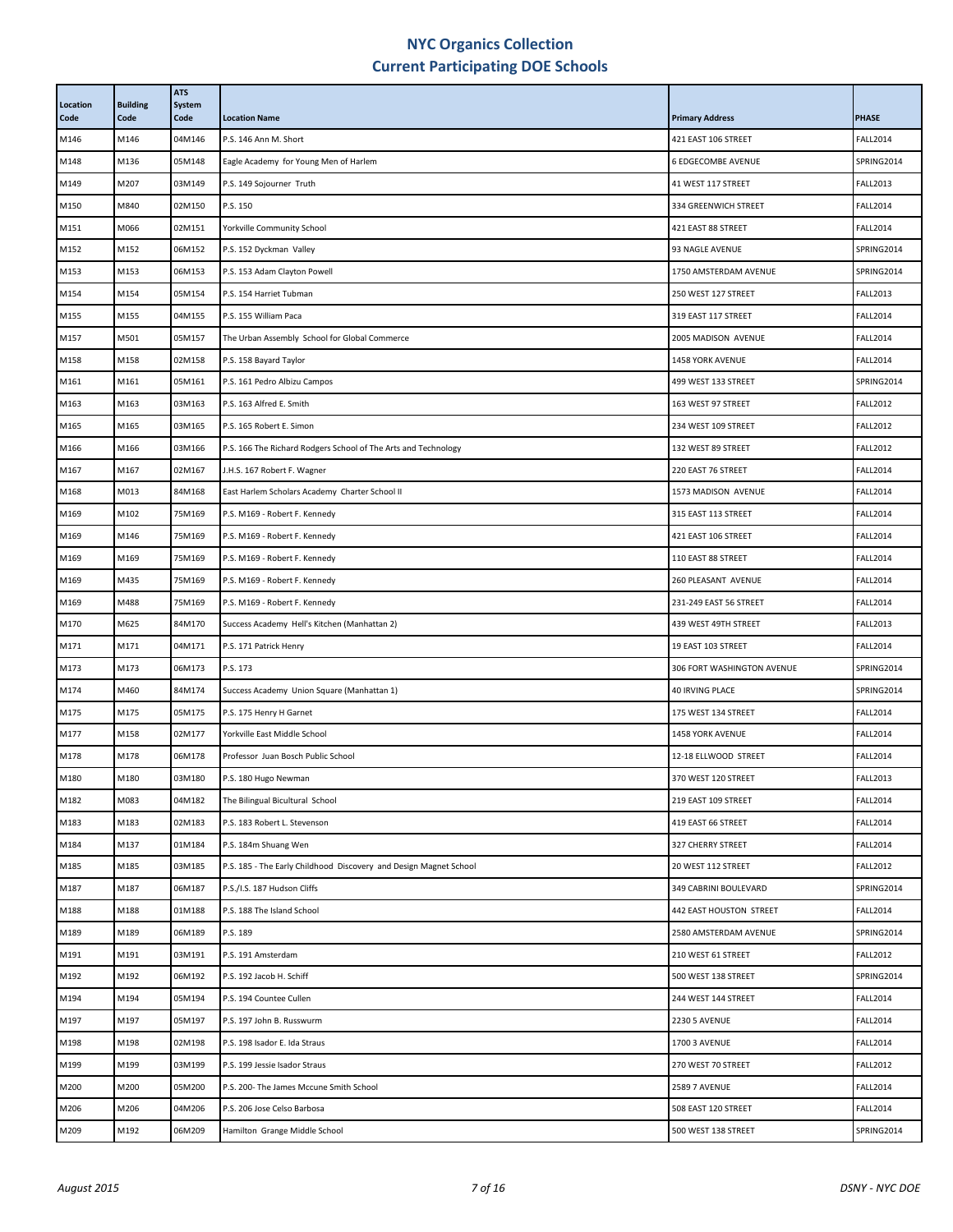| Location<br>Code | <b>Building</b><br>Code | <b>ATS</b><br><b>System</b><br>Code | <b>Location Name</b>                                                  | <b>Primary Address</b>     | <b>PHASE</b>    |
|------------------|-------------------------|-------------------------------------|-----------------------------------------------------------------------|----------------------------|-----------------|
| M210             | M093                    | 06M210                              | P.S./I.S. 210 - Twenty-first Century Academy for Community Leadership | 501-503 WEST 152 STREET    | SPRING2014      |
| M211             | M052                    | 06M211                              | Inwood Early College for Health and Information Technologies (P-Tech) | 650 ACADEMY STREET         | SPRING2014      |
| M212             | M017                    | 02M212                              | P.S. 212 Midtown West                                                 | 328 WEST 48 STREET         | <b>FALL2013</b> |
| M218             | M218                    | 06M218                              | I.S. 218 Salome Urena                                                 | 4600 BROADWAY              | SPRING2014      |
| M223             | M223                    | 06M223                              | The Mott Hall School                                                  | 71-111 CONVENT AVE         | SPRING2014      |
| M224             | M099                    | 04M224                              | M.S. 224 Manhattan East School for Arts & Academics                   | 410 EAST 100 STREET        | <b>FALL2014</b> |
| M225             | M480                    | 02M225                              | Ella Baker School                                                     | 317 EAST 67 STREET         | <b>FALL2014</b> |
| M226             | M380                    | 75M226                              | P.S. M226                                                             | 508 WEST 153RD STREET      | SPRING2014      |
| M226             | M475                    | 75M226                              | P.S. M226                                                             | 345 EAST 15TH STREET       | <b>FALL2014</b> |
| M226             | M480                    | 75M226                              | P.S. M226                                                             | 317 EAST 67 STREET         | <b>FALL2014</b> |
| M233             | M233                    |                                     | ALTERNATIVE LEARNING CENTER                                           | 601 WEST 183 STREET        | <b>FALL2014</b> |
| M234             | M234                    | 02M234                              | P.S. 234 Independence School                                          | 292 GREENWICH STREET       | <b>FALL2013</b> |
| M241             | M113                    | 03M241                              | STEM Institute of Manhattan                                           | 240 WEST 113 STREET        | <b>FALL2013</b> |
| M242             | M144                    | 03M242                              | P.S. 242 - The Young Diplomats Magnet Academy                         | 134 WEST 122 STREET        | <b>FALL2013</b> |
| M243             | M009                    | 03M243                              | M.S. 243 Center School                                                | 100 WEST 84 STREET         | <b>FALL2012</b> |
| M245             | M044                    | 03M245                              | M.S. M245 The Computer School                                         | 100 WEST 77 STREET         | <b>FALL2012</b> |
| M247             | M084                    | 03M247                              | M.S. M247 Dual Language Middle School                                 | 32 WEST 92 STREET          | <b>FALL2012</b> |
| M250             | M075                    | 03M250                              | M.S. 250 West Side Collaborative Middle School                        | 735 WEST END AVENUE        | <b>FALL2012</b> |
| M255             | M040                    | 02M255                              | M.S. 255 Salk School of Science                                       | 319 EAST 19 STREET         | <b>FALL2014</b> |
| M256             | M118                    | 03M256                              | M.S. 256 Academic & Athletic Excellence                               | 154 WEST 93 STREET         | <b>FALL2012</b> |
| M258             | M118                    | 03M258                              | Community Action School - MS 258                                      | 154 WEST 93 STREET         | <b>FALL2012</b> |
| M260             | M933                    | 02M260                              | M.S. 260 Clinton School Writers & Artists                             | 425 WEST 33RD STREET       | <b>FALL2014</b> |
| M265             | M387                    | 84M265                              | Success Academy Charter School - Washington Heights - New York 1      | 701 FORT WASHINGTON AVENUE | <b>FALL2014</b> |
| M267             | M267                    | 02M267                              | East Side Elementary School, PS 267                                   | 213 EAST 63RD STREET       | <b>FALL2014</b> |
| M276             | M276                    | 02M276                              | BATTERY PARK CITY SCHOOL                                              | 55 BATTERY PLACE           | <b>FALL2013</b> |
| M279             | M113                    | 84M279                              | The Opportunity Charter School                                        | 240 WEST 113 STREET        | <b>FALL2013</b> |
| M280             | M520                    | 02M280                              | Manhattan Early College School for Advertising (P-Tech)               | 411 PEARL STREET           | <b>FALL2013</b> |
| M281             | M281                    | 02M281                              | The River School                                                      | 425 EAST 35TH STREET       | <b>FALL2014</b> |
| M282             | M520                    | 02M282                              | Urban Assembly Maker Academy                                          | 411 PEARL STREET           | <b>FALL2013</b> |
| M283             | M490                    | 03M283                              | Manhattan Theatre Lab High School                                     | 122 AMSTERDAM AVENUE       | <b>FALL2012</b> |
| M285             | M911                    | 05M285                              | Harlem Renaissance High School                                        | 22 EAST 128 STREET         | <b>FALL2014</b> |
| M286             | M043                    | 05M286                              | I.S. M286 Renaissance Leadership Academy                              | 509 WEST 129 STREET        | SPRING2014      |
| M288             | M535                    | 02M288                              | Food and Finance High School                                          | 525 WEST 50TH STREET       | <b>FALL2013</b> |
| M289             | M089                    | 02M289                              | I.S. 289                                                              | 201 WARREN STREET          | <b>FALL2013</b> |
| M290             | M190                    | 02M290                              | P.S. 290 Manhattan New School                                         | 311 EAST 82 STREET         | <b>FALL2014</b> |
| M292             | M056                    | 01M292                              | Henry Street School for International Studies                         | 220 HENRY STREET           | <b>FALL2014</b> |
| M293             | M218                    | 06M293                              | City College Academy of the Arts                                      | 4600 BROADWAY              | SPRING2014      |
| M294             | M445                    | 02M294                              | <b>Essex Street Academy</b>                                           | 350 GRAND STREET           | <b>FALL2014</b> |
| M296             | M535                    | 02M296                              | High School of Hospitality Management                                 | 525 WEST 50TH STREET       | <b>FALL2013</b> |
| M298             | M131                    | 02M298                              | Pace High School                                                      | 100 HESTER STREET          | <b>FALL2014</b> |
| M299             | M490                    | 03M299                              | High School for Arts, Imagination and Inquiry                         | 122 AMSTERDAM AVENUE       | <b>FALL2012</b> |
| M300             | M535                    | 02M300                              | Urban Assembly School of Design and Construction, The                 | 525 WEST 50TH STREET       | <b>FALL2013</b> |
| M301             | M019                    | 01M301                              | Technology, Arts, and Sciences Studio                                 | 185 1 AVENUE               | <b>FALL2014</b> |
| M302             | M136                    | 05M302                              | <b>KAPPA IV</b>                                                       | <b>6 EDGECOMBE AVENUE</b>  | SPRING2014      |
| M303             | M535                    | 02M303                              | Facing History School, The                                            | 525 WEST 50TH STREET       | <b>FALL2013</b> |
| M304             | M136                    | 05M304                              | Mott Hall High School                                                 | 6 EDGECOMBE AVENUE         | SPRING2014      |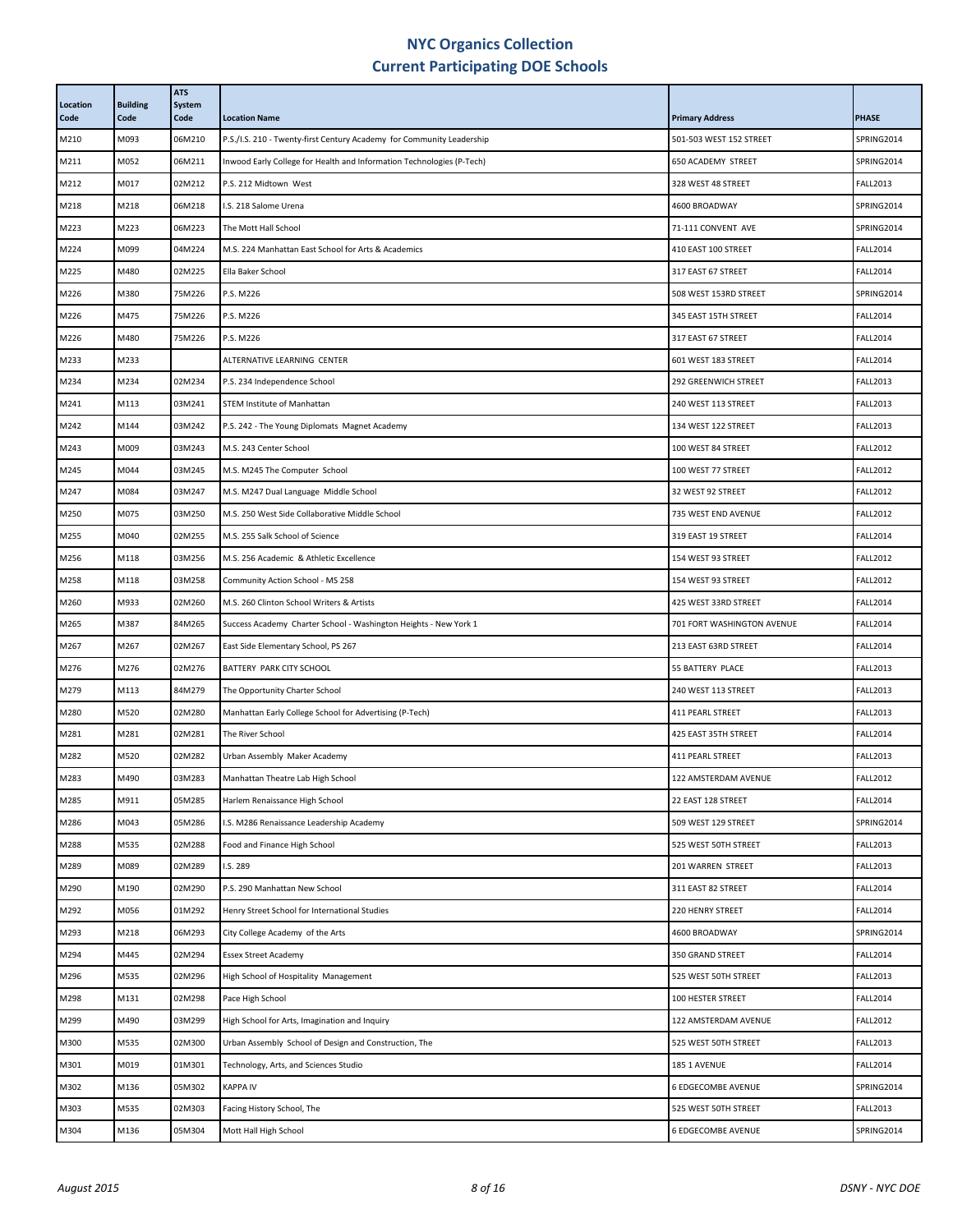| Location<br>Code | <b>Building</b><br>Code | <b>ATS</b><br>System<br>Code | <b>Location Name</b>                                                    | <b>Primary Address</b>     | <b>PHASE</b>    |
|------------------|-------------------------|------------------------------|-------------------------------------------------------------------------|----------------------------|-----------------|
| M305             | M445                    | 02M305                       | Urban Assembly Academy of Government and Law, The                       | 350 GRAND STREET           | <b>FALL2014</b> |
| M307             | M490                    | 03M307                       | Urban Assembly School for Media Studies, The                            | 122 AMSTERDAM AVENUE       | <b>FALL2012</b> |
| M308             | M445                    | 02M308                       | Lower Manhattan Arts Academy                                            | 350 GRAND STREET           | <b>FALL2014</b> |
| M311             | M176                    | 06M311                       | Amistad Dual Language School                                            | 4862 BROADWAY              | SPRING2014      |
| M312             | M070                    | 02M312                       | New York City Lab Middle School for Collaborative Studies               | 333 WEST 17 STREET         | <b>FALL2013</b> |
| M313             | M440                    | 02M313                       | James Baldwin School, The: A School for Expeditionary Learning          | 351 WEST 18 STREET         | <b>FALL2013</b> |
| M314             | M176                    | 06M314                       | Muscota                                                                 | 4862 BROADWAY              | SPRING2014      |
| M315             | M061                    | 01M315                       | The East Village Community School                                       | 610 EAST 12 STREET         | <b>FALL2014</b> |
| M318             | M371                    | 05M318                       | Thurgood Marshall Academy Lower School                                  | 276 WEST 151ST STREET      | <b>FALL2014</b> |
| M319             | M090                    | 06M319                       | M.S. 319 - Maria Teresa                                                 | 21 JUMEL PLACE             | SPRING2014      |
| M320             | M142                    | 84M320                       | Manhattan Charter School                                                | 100 ATTORNEY STREET        | <b>FALL2014</b> |
| M322             | M218                    | 06M322                       | Middle School 322                                                       | 4600 BROADWAY              | SPRING2014      |
| M324             | M090                    | 06M324                       | M.S. 324 - Patria Mirabal                                               | 21 JUMEL PLACE             | SPRING2014      |
| M325             | M192                    | 06M325                       | P.S. 325                                                                | 500 WEST 138 STREET        | SPRING2014      |
| M326             | M164                    | 06M326                       | M.S. 326 - Writers Today & Leaders Tomorrow                             | 401 WEST 164 STREET        | SPRING2014      |
| M328             | M164                    | 06M328                       | M.S. 328 - Manhattan Middle School for Scientific Inquiry               | 401 WEST 164 STREET        | SPRING2014      |
| M329             | M185                    | 84M329                       | Harlem Link Charter School                                              | 20 WEST 112 STREET         | <b>FALL2012</b> |
| M330             | M060                    | 84M330                       | Girls Preparatory Charter School of New York                            | 420 EAST 12 STREET         | <b>FALL2014</b> |
| M330             | M188                    | 84M330                       | Girls Preparatory Charter School of New York                            | 442 EAST HOUSTON STREET    | <b>FALL2014</b> |
| M332             | M056                    | 01M332                       | University Neighborhood Middle School                                   | 220 HENRY STREET           | <b>FALL2014</b> |
| M333             | M118                    | 03M333                       | P.S. 333 Manhattan School for Children                                  | 154 WEST 93 STREET         | <b>FALL2012</b> |
| M334             | M044                    | 03M334                       | The Anderson School                                                     | 100 WEST 77 STREET         | <b>FALL2012</b> |
| M335             | M045                    | 84M335                       | Harlem Village Academy Leadership Charter School                        | 2351 1ST AVENUE            | <b>FALL2014</b> |
| M336             | M195                    | 84M336                       | KIPP Infinity Charter School                                            | 625 WEST 133 STREET        | <b>FALL2013</b> |
| M337             | M050                    | 84M337                       | New York Center for Autism Charter School                               | 433 EAST 100 STREET        | <b>FALL2014</b> |
| M341             | M501                    | 84M341                       | Harlem Children's Zone Promise Academy II Charter School                | 2005 MADISON AVENUE        | <b>FALL2014</b> |
| M345             | M056                    | 01M345                       | Collaborative Academy of Science, Technology, & Language-Arts Education | 220 HENRY STREET           | <b>FALL2014</b> |
| M346             | M814                    | 06M346                       | Community Health Academy of the Heights                                 | 504 WEST 158TH STREET      | SPRING2014      |
| M347             | M047                    | 02M347                       | The 47 American Sign Language & English Lower School                    | 223 EAST 23 STREET         | <b>FALL2014</b> |
| M348             | M143                    | 06M348                       | Washington Heights Expeditionary Learning School                        | 511 WEST 182ND STREET      | SPRING2014      |
| M349             | M173                    | 06M349                       | Harbor Heights                                                          | 306 FORT WASHINGTON AVENUE | SPRING2014      |
| M350             | M197                    | 84M350                       | Democracy Prep Charter School                                           | <b>2230 5 AVENUE</b>       | <b>FALL2014</b> |
| M351             | M149                    | 84M351                       | Success Academy Charter School - Harlem 1                               | 34 WEST 118 STREET         | <b>FALL2013</b> |
| M361             | M061                    | 01M361                       | The Children's Workshop School                                          | 610 EAST 12 STREET         | <b>FALL2014</b> |
| M362             | M125                    | 05M362                       | Columbia Secondary School                                               | 425 WEST 123 STREET        | <b>FALL2013</b> |
| M363             | M063                    | 01M363                       | Neighborhood School                                                     | 121 EAST 3 STREET          | <b>FALL2014</b> |
| M364             | M064                    | 01M364                       | Earth School                                                            | 600 EAST 6 STREET          | <b>FALL2014</b> |
| M366             | M263                    | 06M366                       | Washington Heights Academy                                              | 202 SHERMAN AVE            | SPRING2014      |
| M367             | M043                    | 05M367                       | Academy for Social Action: A College Board School                       | 509 WEST 129 STREET        | SPRING2014      |
| M368             | M153                    | 06M368                       | Hamilton Heights School                                                 | 1750 AMSTERDAM AVENUE      | SPRING2014      |
| M369             | M043                    | 05M369                       | Urban Assembly School for the Performing Arts                           | 509 WEST 129 STREET        | SPRING2014      |
| M372             | M117                    | 04M372                       | ESPERANZA PREPARATORY ACADEMY                                           | 240 EAST 109 STREET        | <b>FALL2014</b> |
| M374             | M460                    | 02M374                       | Gramercy Arts High School                                               | 40 IRVING PLACE            | SPRING2014      |
| M375             | M101                    | 04M375                       | Mosaic Preparatory Academy                                              | 141 EAST 111 STREET        | <b>FALL2014</b> |
| M376             | M615                    | 02M376                       | NYC iSchool                                                             | 131 AVENUE OF THE AMERICAS | <b>FALL2013</b> |
| M377             | M155                    | 04M377                       | Renaissance School of the Arts                                          | 319 EAST 117 STREET        | <b>FALL2014</b> |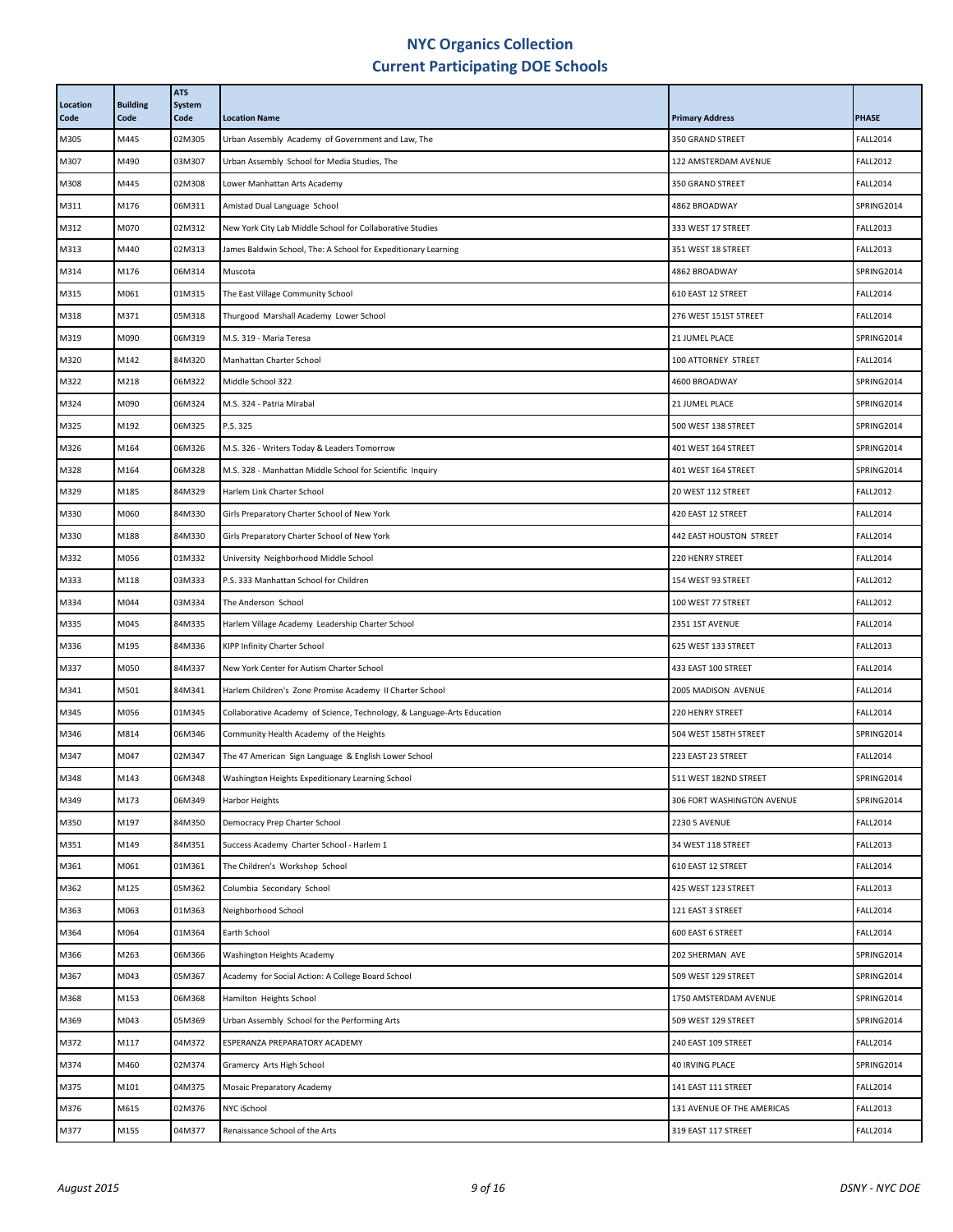| Location<br>Code | <b>Building</b><br>Code | <b>ATS</b><br><b>System</b><br>Code | <b>Location Name</b>                                       | <b>Primary Address</b>    | <b>PHASE</b>    |
|------------------|-------------------------|-------------------------------------|------------------------------------------------------------|---------------------------|-----------------|
| M378             | M025                    | 01M378                              | <b>School for Global Leaders</b>                           | <b>145 STANTON STREET</b> | <b>FALL2014</b> |
| M381             | M117                    | 04M381                              | Global Neighborhood Secondary School                       | 240 EAST 109 STREET       | <b>FALL2014</b> |
| M382             | M121                    | 84M382                              | <b>DREAM Charter School</b>                                | 232 EAST 103 STREET       | <b>FALL2014</b> |
| M384             | M030                    | 84M384                              | Success Academy Charter School - Harlem 2                  | 144-176 EAST 128 STREET   | <b>FALL2014</b> |
| M385             | M099                    | 84M385                              | Success Academy Charter School - Harlem 3                  | 410 EAST 100 STREET       | <b>FALL2014</b> |
| M386             | M113                    | 84M386                              | Success Academy Charter School - Harlem 4                  | 240 WEST 113 STREET       | <b>FALL2013</b> |
| M386             | M389                    | 84M386                              | Success Academy Charter School - Harlem 4                  | 461 WEST 131 STREET       | <b>FALL2014</b> |
| M388             | M092                    | 84M388                              | St. HOPE Leadership Academy Charter School                 | 222 WEST 134 STREET       | <b>FALL2014</b> |
| M392             | M440                    | 02M392                              | MANHATTAN BUSINESS ACADEMY                                 | 351 WEST 18 STREET        | <b>FALL2013</b> |
| M393             | M625                    | 02M393                              | BUSINESS OF SPORTS SCHOOL                                  | 439 WEST 49TH STREET      | <b>FALL2013</b> |
| M394             | M131                    | 02M394                              | EMMA LAZARUS HIGH SCHOOL                                   | 100 HESTER STREET         | <b>FALL2014</b> |
| M397             | M971                    | 02M397                              | SPRUCE STREET SCHOOL                                       | <b>12 SPRUCE STREET</b>   | <b>FALL2013</b> |
| M399             | M460                    | 02M399                              | THE HIGH SCHOOL FOR LANGUAGE AND DIPLOMACY                 | <b>40 IRVING PLACE</b>    | SPRING2014      |
| M400             | M834                    | 02M400                              | High School for Environmental Studies                      | 444 WEST 56 STREET        | <b>FALL2012</b> |
| M402             | M470                    | 03M402                              | THE URBAN ASSEMBLY SCHOOL FOR GREEN CAREERS                | 145 WEST 84 STREET        | <b>FALL2012</b> |
| M403             | M470                    | 03M403                              | THE GLOBAL LEARNING COLLABORATIVE                          | 145 WEST 84 STREET        | <b>FALL2012</b> |
| M404             | M470                    | 03M404                              | INNOVATION DIPLOMA PLUS                                    | 145 WEST 84 STREET        | <b>FALL2012</b> |
| M406             | M007                    | 04M406                              | Global Technology Preparatory                              | 160 EAST 120 STREET       | <b>FALL2014</b> |
| M407             | M475                    | 02M407                              | Institute for Collaborative Education                      | 345 EAST 15TH STREET      | <b>FALL2014</b> |
| M408             | M017                    | 02M408                              | Professional Performing Arts High School                   | 328 WEST 48 STREET        | <b>FALL2013</b> |
| M409             | M045                    | 04M409                              | Coalition School for Social Change                         | 2351 1ST AVENUE           | <b>FALL2014</b> |
| M410             | M043                    | 05M410                              | THE URBAN ASSEMBLY INSTITUTE FOR NEW TECHNOLOGIES          | 509 WEST 129 STREET       | SPRING2014      |
| M411             | M874                    | 02M411                              | Baruch College Campus High School                          | 55 EAST 25 STREET         | SPRING2014      |
| M412             | M070                    | 02M412                              | N.Y.C. Lab School for Collaborative Studies                | 333 WEST 17 STREET        | <b>FALL2013</b> |
| M413             | M660                    | 02M413                              | School of the Future High School                           | 127 EAST 22 STREET        | <b>FALL2014</b> |
| M414             | M070                    | 02M414                              | N.Y.C. Museum School                                       | 333 WEST 17 STREET        | <b>FALL2013</b> |
| M415             | M088                    | 03M415                              | Wadleigh Secondary School for the Performing & Visual Arts | 215 WEST 114 STREET       | <b>FALL2013</b> |
| M416             | M855                    | 02M416                              | Eleanor Roosevelt High School                              | 411 EAST 76 STREET        | <b>FALL2014</b> |
| M417             | M470                    | 03M417                              | FRANK MCCOURT HIGH SCHOOL                                  | 145 WEST 84 STREET        | <b>FALL2012</b> |
| M419             | M440                    | 02M419                              | Landmark High School                                       | 351 WEST 18 STREET        | <b>FALL2013</b> |
| M420             | M475                    | 02M420                              | High School for Health Professions and Human Services      | 345 EAST 15TH STREET      | <b>FALL2014</b> |
| M421             | M145                    | 03M421                              | WEST PREP ACADEMY                                          | 150 WEST 105 STREET       | <b>FALL2012</b> |
| M422             | M440                    | 02M422                              | Quest to Learn                                             | 351 WEST 18 STREET        | <b>FALL2013</b> |
| M423             | M052                    | 06M423                              | High School for Excellence and Innovation                  | 650 ACADEMY STREET        | SPRING2014      |
| M427             | M620                    | 02M427                              | MANHATTAN ACADEMY FOR ARTS & LANGUAGE                      | 111 EAST 33RD STREET      | SPRING2014      |
| M429             | M883                    | 02M429                              | Legacy School for Integrated Studies                       | 34 WEST 14 STREET         | <b>FALL2013</b> |
| M432             | M620                    | 02M432                              | Murray Hill Academy                                        | 111 EAST 33RD STREET      | SPRING2014      |
| M433             | M099                    | 84M433                              | Renaissance Charter High School for Innovation             | 410 EAST 100 STREET       | <b>FALL2014</b> |
| M435             | M435                    | 04M435                              | Manhattan Center for Science and Mathematics               | 260 PLEASANT AVENUE       | <b>FALL2014</b> |
| M437             | M440                    | 02M437                              | HUDSON HIGH SCHOOL OF LEARNING TECHNOLOGIES                | 351 WEST 18 STREET        | <b>FALL2013</b> |
| M438             | M460                    | 02M438                              | International High School at Union Square                  | 40 IRVING PLACE           | SPRING2014      |
| M439             | M873                    | 02M439                              | Manhattan Village Academy                                  | 43 WEST 22 STREET         | SPRING2014      |
| M448             | M446                    | 01M448                              | University Neighborhood High School                        | 200 MONROE STREET         | <b>FALL2014</b> |
| M449             | M480                    | 02M449                              | Vanguard High School                                       | 317 EAST 67 STREET        | <b>FALL2014</b> |
| M450             | M060                    | 01M450                              | East Side Community School                                 | 420 EAST 12 STREET        | <b>FALL2014</b> |
| M452             | M044                    | 03M452                              | P.S. 452                                                   | 100 WEST 77 STREET        | <b>FALL2012</b> |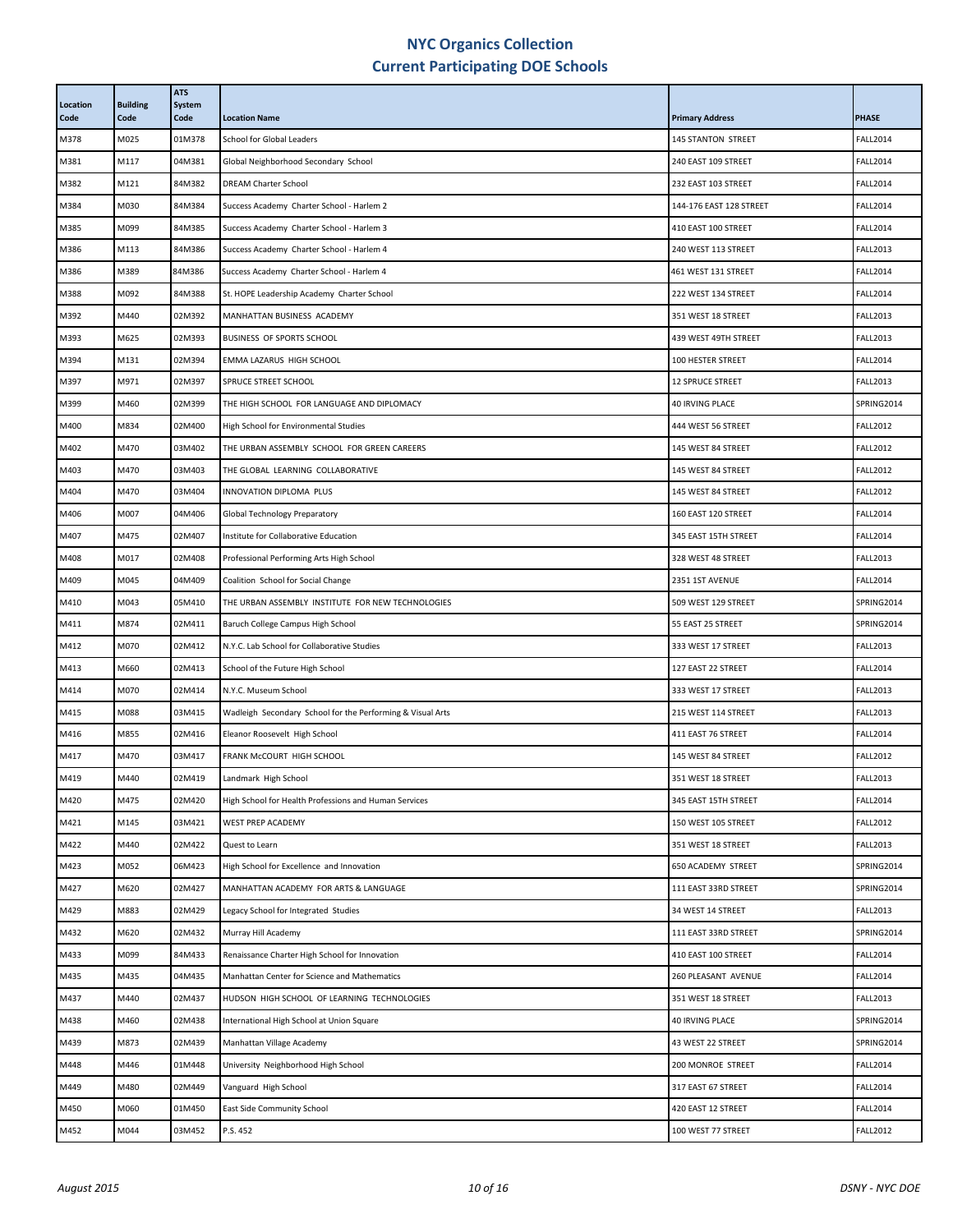| Location<br>Code | <b>Building</b><br>Code | <b>ATS</b><br><b>System</b><br>Code | <b>Location Name</b>                                                 | <b>Primary Address</b>    | <b>PHASE</b>    |
|------------------|-------------------------|-------------------------------------|----------------------------------------------------------------------|---------------------------|-----------------|
| M458             | M510                    | 01M458                              | Forsyth Satellite Academy                                            | 198 FORSYTH STREET        | <b>FALL2014</b> |
| M459             | M480                    | 02M459                              | Manhattan International High School                                  | 317 EAST 67 STREET        | <b>FALL2014</b> |
| M460             | M460                    | 02M460                              | Washington Irving High School                                        | <b>40 IRVING PLACE</b>    | SPRING2014      |
| M462             | M465                    | 06M462                              | The College Academy                                                  | 549 AUDUBON AVENUE        | SPRING2014      |
| M463             | M465                    | 06M463                              | High School for Media and Communications                             | 549 AUDUBON AVENUE        | SPRING2014      |
| M467             | M465                    | 06M467                              | High School for Law and Public Service                               | 549 AUDUBON AVENUE        | SPRING2014      |
| M468             | M465                    | 06M468                              | High School for Health Careers and Sciences                          | 549 AUDUBON AVENUE        | SPRING2014      |
| M469             | M501                    | 05M469                              | Choir Academy of Harlem                                              | 2005 MADISON AVENUE       | <b>FALL2014</b> |
| M475             | M477                    | 02M475                              | Stuyvesant High School                                               | 345 CHAMBERS STREET       | <b>FALL2013</b> |
| M479             | M837                    | 03M479                              | Beacon High School                                                   | 227-243 WEST 61ST STREET  | <b>FALL2012</b> |
| M481             | M081                    | 84M481                              | Democracy Prep Harlem Charter School                                 | 212 WEST 120 ST           | <b>FALL2014</b> |
| M482             | M123                    | 84M482                              | Success Academy Charter School - Harlem 5                            | 301 WEST 140 STREET       | <b>FALL2014</b> |
| M485             | M485                    | 03M485                              | Fiorello H. LaGuardia High School of Music & Art and Performing Arts | 100 AMSTERDAM AVENUE      | <b>FALL2012</b> |
| M489             | M833                    | 02M489                              | High School of Economics and Finance                                 | 100 TRINITY PLACE         | <b>FALL2013</b> |
| M492             | M490                    | 03M492                              | High School for Law, Advocacy and Community Justice                  | 122 AMSTERDAM AVENUE      | <b>FALL2012</b> |
| M494             | M490                    | 03M494                              | High School of Arts and Technology                                   | 122 AMSTERDAM AVENUE      | <b>FALL2012</b> |
| M495             | M495                    | 04M495                              | Park East High School                                                | 230 EAST 105 STREET       | <b>FALL2014</b> |
| M497             | M013                    | 04M497                              | Central Park East I                                                  | 1573 MADISON AVENUE       | <b>FALL2014</b> |
| M499             | M010                    | 05M499                              | Frederick Douglass Academy                                           | 2581 7TH AVENUE           | <b>FALL2014</b> |
| M500             | M620                    | 02M500                              | Unity Center for Urban Technologies                                  | 111 EAST 33RD STREET      | SPRING2014      |
| M501             | M641                    | 75M501                              | Home Instruction                                                     | <b>16 CLARKSON STREET</b> | <b>FALL2013</b> |
| M505             | M506                    | 03M505                              | Edward A. Reynolds West Side High School                             | 140 WEST 102 STREET       | <b>FALL2012</b> |
| M507             | M625                    | 02M507                              | Urban Assembly Gateway School for Technology                         | 439 WEST 49TH STREET      | <b>FALL2013</b> |
| M509             | M025                    | 01M509                              | Marta Valle High School                                              | <b>145 STANTON STREET</b> | <b>FALL2014</b> |
| M513             | M128                    | 06M513                              | Castle Bridge School                                                 | 560 WEST 169 STREET       | SPRING2014      |
| M514             | M195                    | 05M514                              | New Design Middle School                                             | 625 WEST 133 STREET       | <b>FALL2013</b> |
| M515             | M025                    | 01M515                              | Lower East Side Preparatory High School                              | <b>145 STANTON STREET</b> | <b>FALL2014</b> |
| M517             | M916                    | 05M517                              | <b>Teachers College Community School</b>                             | 168 MORNINGSIDE AVENUE    | SPRING2014      |
| M518             | M013                    | 84M518                              | East Harlem Scholars Academy Charter School                          | 1573 MADISON AVENUE       | <b>FALL2014</b> |
| M519             | M480                    | 02M519                              | Talent Unlimited High School                                         | 317 EAST 67 STREET        | <b>FALL2014</b> |
| M520             | M520                    | 02M520                              | Murry Bergtraum High School for Business Careers                     | 411 PEARL STREET          | <b>FALL2013</b> |
| M523             | M470                    | 84M523                              | Success Academy Charter School - Upper West                          | 145 WEST 84 STREET        | <b>FALL2012</b> |
| M527             | M816                    | 02M527                              | PS 527 - East Side School for Social Action                          | 323 EAST 91 STREET        | <b>FALL2014</b> |
| M528             | M528                    | 06M528                              | I.S. 528 Bea Fuller Rodgers School                                   | 180 WADSWORTH AVENUE      | SPRING2014      |
| M529             | M486                    | 02M529                              | Jacqueline Kennedy Onassis High School                               | 120 WEST 46 STREET        | <b>FALL2013</b> |
| M533             | M460                    | 02M533                              | Union Square Academy for Health Sciences                             | 40 IRVING PLACE           | SPRING2014      |
| M534             | M883                    | 02M534                              | Harvest Collegiate High School                                       | 34 WEST 14 STREET         | <b>FALL2013</b> |
| M539             | M022                    | 01M539                              | New Explorations into Science, Technology and Math High School       | 111 COLUMBIA STREET       | <b>FALL2014</b> |
| M540             | M540                    | 06M540                              | A. Philip Randolph Campus High School                                | 443 WEST 135 STREET       | SPRING2014      |
| M541             | M490                    | 03M541                              | Manhattan / Hunter Science High School                               | 122 AMSTERDAM AVENUE      | <b>FALL2012</b> |
| M542             | M535                    | 02M542                              | Manhattan Bridges High School                                        | 525 WEST 50TH STREET      | <b>FALL2013</b> |
| M543             | M445                    | 02M543                              | New Design High School                                               | 350 GRAND STREET          | <b>FALL2014</b> |
| M544             | M834                    | 02M544                              | Independence High School                                             | 444 WEST 56 STREET        | <b>FALL2012</b> |
| M545             | M445                    | 02M545                              | High School for Dual Language and Asian Studies                      | 350 GRAND STREET          | <b>FALL2014</b> |
| M546             | M460                    | 02M546                              | Academy for Software Engineering                                     | 40 IRVING PLACE           | SPRING2014      |
| M550             | M451                    | 02M550                              | Liberty High School Academy for Newcomers                            | 250 WEST 18 STREET        | <b>FALL2013</b> |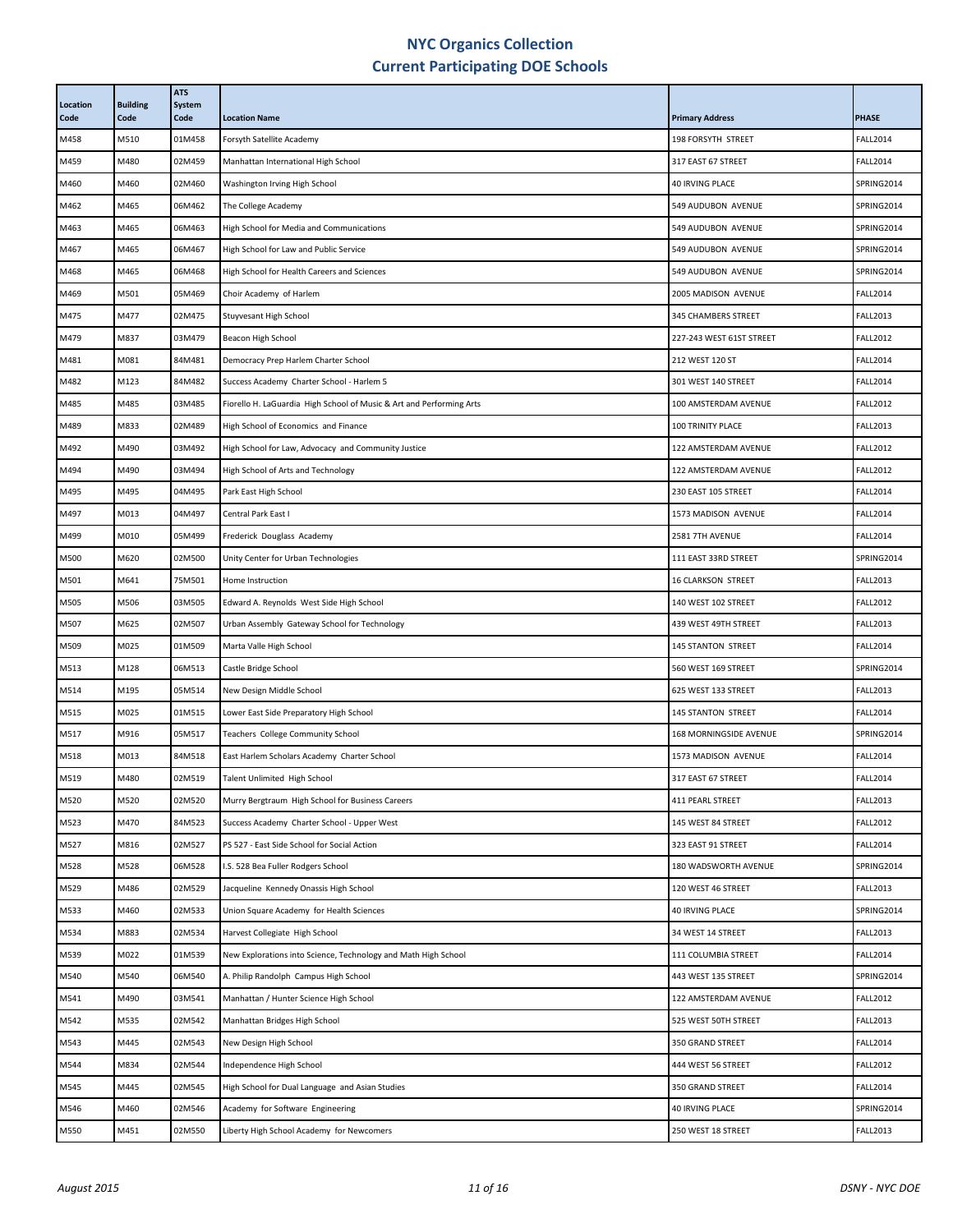| Location<br>Code | <b>Building</b><br>Code | <b>ATS</b><br>System<br>Code | <b>Location Name</b>                                     | <b>Primary Address</b>     | <b>PHASE</b>    |
|------------------|-------------------------|------------------------------|----------------------------------------------------------|----------------------------|-----------------|
| M552             | M876                    | 06M552                       | Gregorio Luperon High School for Science and Mathematics | 501 WEST 165TH             | SPRING2014      |
| M555             | M013                    | 04M555                       | Central Park East High School                            | 1573 MADISON AVENUE        | <b>FALL2014</b> |
| M560             | M641                    | 02M560                       | High School M560 - City As School                        | <b>16 CLARKSON STREET</b>  | <b>FALL2013</b> |
| M565             | M480                    | 02M565                       | Urban Academy Laboratory High School                     | 317 EAST 67 STREET         | <b>FALL2014</b> |
| M570             | M920                    | 02M570                       | Satellite Academy High School                            | 120 WEST 30 STREET         | SPRING2014      |
| M575             | M661                    | 02M575                       | Manhattan Comprehensive Night and Day High School        | 240 2 AVENUE               | <b>FALL2014</b> |
| M600             | M600                    | 02M600                       | The High School of Fashion Industries                    | 225 WEST 24 STREET         | SPRING2014      |
| M605             | M440                    | 02M605                       | Humanities Preparatory Academy                           | 351 WEST 18 STREET         | <b>FALL2013</b> |
| M610             | M895                    | 04M610                       | Young Women's Leadership School                          | 105 EAST 106 STREET        | <b>FALL2014</b> |
| M615             | M615                    | 02M615                       | Chelsea Career and Technical Education High School       | 131 AVENUE OF THE AMERICAS | <b>FALL2013</b> |
| M620             | M620                    | 02M620                       | Norman Thomas High School                                | 111 EAST 33RD STREET       | SPRING2014      |
| M625             | M625                    | 02M625                       | High School of Graphic Communication Arts                | 439 WEST 49TH STREET       | <b>FALL2013</b> |
| M630             | M488                    | 02M630                       | Art and Design High School                               | 231-249 EAST 56 STREET     | <b>FALL2014</b> |
| M650             | M510                    | 01M650                       | Cascades High School                                     | 198 FORSYTH STREET         | <b>FALL2014</b> |
| M655             | M645                    | 02M655                       | Life Sciences Secondary School                           | 320 EAST 96 STREET         | <b>FALL2014</b> |
| M670             | M970                    | 05M670                       | Thurgood Marshall Academy for Learning and Social Change | 200-214 WEST 135TH STREET  | <b>FALL2014</b> |
| M680             | M107                    | 04M680                       | Heritage School, The                                     | 1680 LEXINGTON AVENUE      | <b>FALL2014</b> |
| M685             | M136                    | 05M685                       | Bread & Roses Integrated Arts High School                | 6 EDGECOMBE AVENUE         | SPRING2014      |
| M696             | M097                    | 01M696                       | Bard High School Early College                           | 525 EAST HOUSTON STREET    | <b>FALL2014</b> |
| M705             | M170                    | 84M709                       | Amber Charter School                                     | 220 E 106 ST               | <b>FALL2014</b> |
| M708             | M099                    | 84M708                       | Harlem Prep Charter School                               | 410 EAST 100 STREET        | <b>FALL2014</b> |
| M709             | M194                    | 84M709                       | Harlem Village Academy Charter School                    | 244 WEST 144 STREET        | <b>FALL2014</b> |
| M721             | M641                    | 75M721                       | P.S. M721 - Manhattan Occupational Training Center       | 16 CLARKSON STREET         | <b>FALL2013</b> |
| M721             | M844                    | 75M721                       | P.S. M721 - Manhattan Occupational Training Center       | 400 1 AVENUE               | <b>FALL2014</b> |
| M726             | M125                    | 84M726                       | KIPP STAR College Prep Charter School                    | 425 WEST 123 STREET        | <b>FALL2013</b> |
| M751             | M751                    | 75M751                       | Manhattan School for Career Development                  | 113 EAST 4TH STREET        | <b>FALL2014</b> |
| M811             | M101                    | 75M811                       | P.S. M811 - Mickey Mantle School                         | 141 EAST 111 STREET        | <b>FALL2014</b> |
| M811             | M841                    | 75M811                       | P.S. M811 - Mickey Mantle School                         | 466 WEST END AVENUE        | <b>FALL2012</b> |
| M825             | M435                    | 04M825                       | Isaac Newton Middle School for Math & Science            | 260 PLEASANT AVENUE        | <b>FALL2014</b> |
| M839             | M064                    | 01M839                       | Tompkins Square Middle School                            | 600 EAST 6 STREET          | <b>FALL2014</b> |
| M860             | M088                    | 03M860                       | Frederick Douglass Academy II Secondary School           | 215 WEST 114 STREET        | <b>FALL2013</b> |
| M861             | M144                    | 84M861                       | Future Leaders Institute Charter School                  | 134 WEST 122 STREET        | <b>FALL2013</b> |
| M862             | M165                    | 03M862                       | Mott Hall II                                             | 234 WEST 109 STREET        | <b>FALL2012</b> |
| M933             | M338                    | 02M933                       | City Knoll Middle School                                 | 525 WEST 44TH STREET       | <b>FALL2013</b> |
| M964             | M171                    | 04M964                       | Central Park East II                                     | 19 EAST 103 STREET         | <b>FALL2014</b> |
| M998             | M828                    |                              | ALC - Highbridge                                         | 80 AUDUBON AVENUE          | <b>FALL2014</b> |
| Q004             | Q161                    | 75Q004                       | P.S. Q004                                                | 101-33 124 STREET          | <b>FALL2014</b> |
| Q009             | Q058                    | 75Q009                       | P.S. 009                                                 | 72-24 GRAND AVENUE         | <b>FALL2014</b> |
| Q049             | Q049                    | 24Q049                       | P.S. 049 Dorothy Bonawit Kole                            | 63-60 80th Street          | <b>FALL2014</b> |
| Q051             | Q051                    | 27Q051                       | P.S. 051                                                 | 87-45 117 STREET           | <b>FALL2014</b> |
| Q054             | Q054                    | 28Q054                       | P.S. 054 Hillside                                        | 86-02 127 STREET           | <b>FALL2014</b> |
| Q054             | Q864                    | 28Q054                       | P.S. 054 Hillside                                        | 86-02 127 STREET           | <b>FALL2014</b> |
| Q056             | Q056                    | 27Q056                       | P.S. 056 Harry Eichler                                   | 86-10 114 STREET           | <b>FALL2014</b> |
| Q058             | Q058                    | 24Q058                       | P.S. 58 - School of Heroes                               | 72-24 GRAND AVENUE         | <b>FALL2014</b> |
| Q060             | Q060                    | 27Q060                       | P.S. 060 Woodhaven                                       | 91-02 88 AVENUE            | <b>FALL2014</b> |
| Q060             | Q860                    | 27Q060                       | P.S. 060 Woodhaven                                       | 91-02 88 AVENUE            | <b>FALL2014</b> |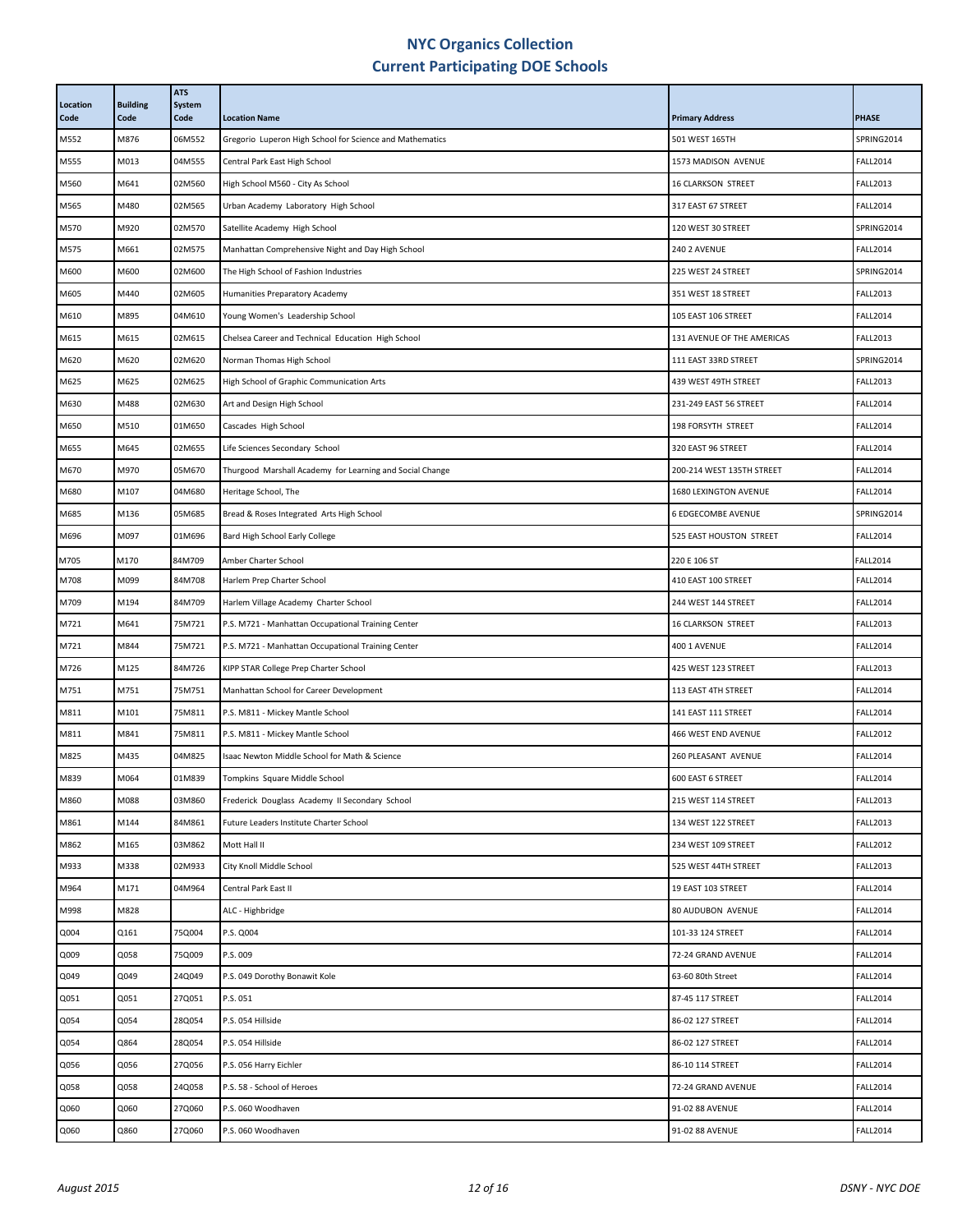| Location<br>Code | <b>Building</b><br>Code | <b>ATS</b><br>System<br>Code | <b>Location Name</b>                                              | <b>Primary Address</b>              | <b>PHASE</b>    |
|------------------|-------------------------|------------------------------|-------------------------------------------------------------------|-------------------------------------|-----------------|
| Q062             | Q062                    | 27Q062                       | P. S. 62 - Chester Park School                                    | 97-25 108 STREET                    | <b>FALL2014</b> |
| Q064             | Q064                    | 27Q064                       | P.S. 064 Joseph P. Addabbo                                        | 82-01 101 AVENUE                    | <b>FALL2014</b> |
| Q066             | Q066                    | 27Q066                       | P.S. 066 Jacqueline Kennedy Onassis                               | 85-11 102 STREET                    | <b>FALL2014</b> |
| Q068             | Q068                    | 24Q068                       | P.S. 068 Cambridge                                                | 59-09 SAINT FELIX AVENUE            | <b>FALL2014</b> |
| Q071             | Q071                    | 24Q071                       | P.S. 071 Forest                                                   | 62-85 FOREST AVENUE                 | <b>FALL2014</b> |
| Q073             | Q073                    | 24Q073                       | I.S. 73 - The Frank Sansivieri Intermediate School                | 70-02 54 AVENUE                     | <b>FALL2014</b> |
| Q073             | Q873                    | 24Q073                       | I.S. 73 - The Frank Sansivieri Intermediate School                | 70-02 54 AVENUE                     | <b>FALL2014</b> |
| Q075             | Q075                    | 75Q075                       | Robert E. Peary School                                            | 16-66 HANCOCK STREET                | <b>FALL2014</b> |
| Q075             | Q088                    | 75Q075                       | Robert E. Peary School                                            | 60-85 CATALPA AVENUE                | <b>FALL2014</b> |
| Q075             | Q093                    | 75Q075                       | Robert E. Peary School                                            | 66-56 FOREST AVENUE                 | <b>FALL2014</b> |
| Q075             | Q239                    | 75Q075                       | Robert E. Peary School                                            | 17-15 WEIRFIELD STREET              | <b>FALL2014</b> |
| Q075             | Q254                    | 75Q075                       | Robert E. Peary School                                            | 84-40 101 STREET                    | <b>FALL2014</b> |
| Q077             | Q849                    | 24Q077                       | I.S. 077                                                          | 976 SENECA AVENUE                   | <b>FALL2014</b> |
| Q081             | Q081                    | 24Q081                       | P.S. 81Q Jean Paul Richter                                        | 559 CYPRESS AVENUE                  | <b>FALL2014</b> |
| Q081             | Q848                    | 24Q081                       | P.S. 81Q Jean Paul Richter                                        | 511 SENECA AVENUE                   | <b>FALL2014</b> |
| Q087             | Q087                    | 24Q087                       | P.S. / I.S. 087 Middle Village                                    | 67-54 80 STREET                     | <b>FALL2014</b> |
| Q088             | Q088                    | 24Q088                       | P.S. 088 Seneca                                                   | 60-85 CATALPA AVENUE                | <b>FALL2014</b> |
| Q090             | Q090                    | 27Q090                       | P.S. 090 Horace Mann                                              | 86-50 109 STREET                    | <b>FALL2014</b> |
| Q091             | Q091                    | 24Q091                       | P.S. 091 Richard Arkwright                                        | 68-10 CENTRAL AVE                   | <b>FALL2014</b> |
| Q093             | Q093                    | 24Q093                       | I.S. 093 Ridgewood                                                | 66-56 FOREST AVENUE                 | <b>FALL2014</b> |
| Q097             | Q097                    | 27Q097                       | P.S. 097 Forest Park                                              | 85-52 85 STREET                     | <b>FALL2014</b> |
| Q099             | Q099                    | 28Q099                       | P.S. 099 Kew Gardens                                              | 82-37 KEW GARDENS ROAD              | <b>FALL2014</b> |
| Q099             | Q866                    | 28Q099                       | P.S. 099 Kew Gardens                                              | 83-34 KEW GARDEN ROAD               | <b>FALL2014</b> |
| Q113             | Q113                    | 24Q113                       | P.S./I.S. 113 Anthony J. Pranzo                                   | 78-23 87TH STREET                   | <b>FALL2014</b> |
| Q119             | Q119                    | 24Q119                       | I.S. 119 The Glendale                                             | 74-01 78 AVENUE                     | <b>FALL2014</b> |
| Q128             | Q247                    | 24Q128                       | P.S. 128 The Lorraine Tuzzo, Juniper Valley Elementary School     | 69-10 65th Drive                    | <b>FALL2014</b> |
| Q128             | Q878                    | 24Q128                       | P.S. 128 The Lorraine Tuzzo, Juniper Valley Elementary School     | 63-25 69 STREET                     | <b>FALL2014</b> |
| Q153             | Q153                    | 24Q153                       | P.S. 153 Maspeth Elem                                             | 60-02 60 LANE                       | <b>FALL2014</b> |
| Q161             | Q161                    | 28Q161                       | P.S. 161 Arthur Ashe School                                       | 101-33 124 STREET                   | <b>FALL2014</b> |
| Q210             | Q210                    | 27Q210                       | J.H.S. 210 Elizabeth Blackwell                                    | 93-11 101 AVENUE                    | <b>FALL2014</b> |
| Q229             | Q229                    | 24Q229                       | P.S. 229 Emanuel Kaplan                                           | 67-25 51 ROAD                       | <b>FALL2014</b> |
| Q233             | Q650                    | 75Q233                       | P.S. Q233                                                         | 94-06 104TH STREET                  | <b>FALL2014</b> |
| Q239             | Q239                    | 24Q239                       | P.S. 239                                                          | 17-15 WEIRFIELD STREET              | <b>FALL2014</b> |
| Q239             | Q876                    | 24Q239                       | P.S. 239                                                          | 869 CYPRESS AVENUE                  | <b>FALL2014</b> |
| Q254             | Q254                    | 27Q254                       | P.S. 254 - The Rosa Parks School                                  | 84-40 101 STREET                    | <b>FALL2014</b> |
| Q255             | Q247                    | 75Q255                       | P.S. Q255                                                         | 69-10 65th Drive                    | <b>FALL2014</b> |
| Q273             | Q273                    | 27Q273                       | P.S. 273                                                          | 88-07 102ND STREET                  | <b>FALL2014</b> |
| Q290             | Q290                    | 24Q290                       | A.C.E. Academy for Scholars at the Geraldine Ferraro Campus       | 55-20 Metropolitan Avenue, NY 11385 | <b>FALL2014</b> |
| Q305             | Q245                    | 24Q305                       | Learners and Leaders                                              | 378 SENECA AVENUE                   | <b>FALL2014</b> |
| Q306             | Q262                    | 27Q306                       | New York City Academy for Discovery                               | 95-16 89TH AVENUE                   | <b>FALL2014</b> |
| Q316             | Q316                    | 27Q316                       | Queens Explorers Elementary School                                | 90-07 101ST AVENUE                  | <b>FALL2014</b> |
| Q334             | Q636                    | 27Q334                       | epic High School - North                                          | 94-25 117TH STREET                  | <b>FALL2014</b> |
| Q475             | Q475                    | 27Q475                       | Richmond Hill High School                                         | 89-30 114 STREET                    | <b>FALL2014</b> |
| Q475             | Q636                    | 27Q475                       | Richmond Hill High School                                         | 94-25 117TH STREET                  | <b>FALL2014</b> |
| Q585             | Q585                    | 24Q585                       | Maspeth High School                                               | 54-40 74TH STREET                   | <b>FALL2014</b> |
| Q650             | Q650                    | 27Q650                       | High School for Construction Trades, Engineering and Architecture | 94-06 104TH STREET                  | <b>FALL2014</b> |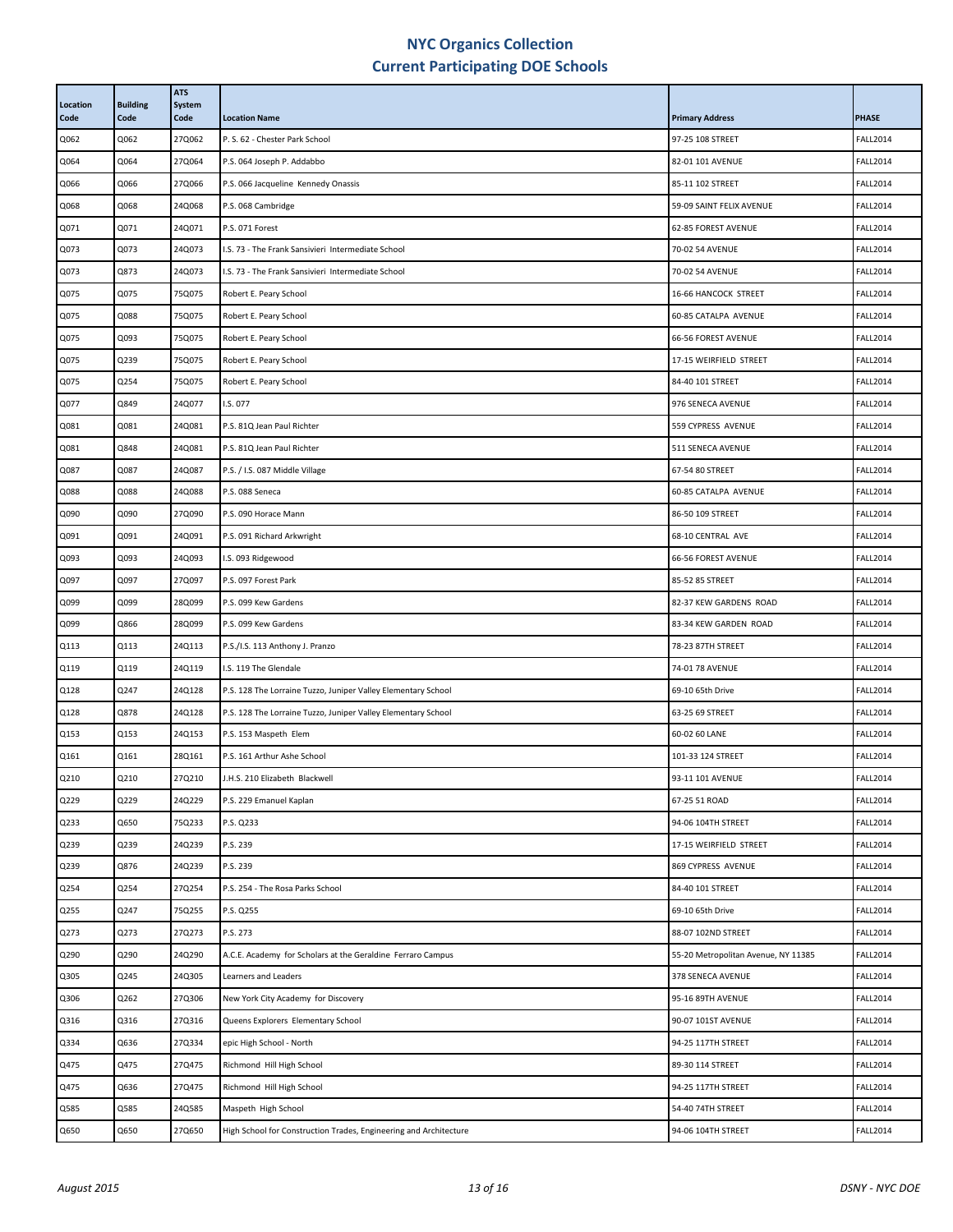| Location<br>Code | <b>Building</b><br>Code | <b>ATS</b><br>System<br>Code | <b>Location Name</b>                             | <b>Primary Address</b>  | <b>PHASE</b>    |
|------------------|-------------------------|------------------------------|--------------------------------------------------|-------------------------|-----------------|
| Q721             | Q585                    | 75Q721                       | John F. Kennedy Jr. School                       | 54-40 74TH STREET       | <b>FALL2014</b> |
| R001             | R001                    | 31R001                       | P.S. 001 Tottenville                             | 58 SUMMIT STREET        | <b>FALL2013</b> |
| R002             | R002                    | 31R002                       | I.S. R002 George L. Egbert                       | 333 MIDLAND AVENUE      | <b>FALL2013</b> |
| R003             | R003                    | 31R003                       | P.S. 003 The Margaret Gioiosa School             | 80 SOUTH GOFF AVENUE    | SPRING2013      |
| R004             | R004                    | 31R004                       | P.S. 004 Maurice Wollin                          | 200 NEDRA LANE          | <b>FALL2013</b> |
| <b>RO05</b>      | R005                    | 31R005                       | P.S. 005 Huguenot                                | 348 DEISIUS STREET      | <b>FALL2013</b> |
| R006             | R006                    | 31R006                       | P.S. 6 Corporal Allan F. Kivlehan School         | 555 PAGE AVENUE         | <b>FALL2013</b> |
| R007             | R007                    | 31R007                       | I.S. 007 Elias Bernstein                         | 1270 HUGUENOT AVENUE    | SPRING2013      |
| <b>RO08</b>      | <b>R008</b>             | 31R008                       | P.S. 8 Shirlee Solomon                           | 112 LINDENWOOD ROAD     | <b>FALL2013</b> |
| R009             | R048                    | 31R009                       | Naples Street Elementary School                  | 1055 TARGEE STREET      | <b>FALL2013</b> |
| R010             | R016                    | 31R010                       | Fort Hill Collaborative Elementary School        | 80 MONROE AVENUE        | SPRING2013      |
| R011             | R011                    | 31R011                       | P.S. 11 Thomas Dongan School                     | 50 JEFFERSON STREET     | SPRING2013      |
| R013             | R013                    | 31R013                       | P.S. 013 M. L. Lindemeyer                        | 191 VERMONT AVENUE      | <b>FALL2013</b> |
| R014             | R014                    | 31R014                       | P.S. 014 Cornelius Vanderbilt                    | 100 TOMPKINS AVENUE     | <b>FALL2013</b> |
| R016             | R016                    | 31R016                       | P.S. 016 John J. Driscoll                        | 80 MONROE AVENUE        | SPRING2013      |
| R018             | R018                    | 31R018                       | P.S. 018 John G. Whittier                        | 221 BROADWAY            | <b>FALL2013</b> |
| R019             | R019                    | 31R019                       | P.S. 019 The Curtis School                       | 780 POST AVENUE         | SPRING2013      |
| R020             | R020                    | 31R020                       | P.S. 020 Port Richmond                           | 161 PARK AVENUE         | <b>FALL2013</b> |
| R021             | R021                    | 31R021                       | P.S. 21 Margaret Emery-Elm Park                  | 168 HOOKER PLACE        | SPRING2013      |
| R022             | R022                    | 31R022                       | P.S. 022 Graniteville                            | 1860 FOREST AVENUE      | SPRING2013      |
| R023             | R023                    | 31R023                       | P.S. 023 Richmondtown                            | <b>30 NATICK STREET</b> | <b>FALL2013</b> |
| R024             | R024                    | 31R024                       | I.S. 024 Myra S. Barnes                          | 225 CLEVELAND AVENUE    | <b>FALL2013</b> |
| R025             | R825                    | 75R025                       | South Richmond High School I.S./P.S. 25          | 6581 HYLAN BOULEVARD    | <b>FALL2013</b> |
| R026             | R026                    | 31R026                       | P.S. 026 The Carteret School                     | 4108 VICTORY BOULEVARD  | <b>FALL2013</b> |
| R027             | R027                    | 31R027                       | I.S. 027 Anning S. Prall                         | 11 CLOVE LAKE PLACE     | <b>FALL2013</b> |
| R028             | R049                    | 31R028                       | The Eagle Academy for Young Men of Staten Island | 101 WARREN STREET       | <b>FALL2013</b> |
| R029             | R029                    | 31R029                       | P.S. 029 Bardwell                                | 1581 VICTORY BOULEVARD  | <b>FALL2013</b> |
| R030             | R030                    | 31R030                       | P.S. 030 Westerleigh                             | 200 WARDWELL AVENUE     | SPRING2013      |
| R031             | R031                    | 31R031                       | P.S. 031 William T. Davis                        | 55 LAYTON AVENUE        | SPRING2013      |
| R032             | R032                    | 31R032                       | P.S. 032 The Gifford School                      | 32 ELVERTON AVENUE      | <b>FALL2013</b> |
| R034             | R034                    | 31R034                       | I.S. 034 Tottenville                             | 528 ACADEMY AVENUE      | <b>FALL2013</b> |
| R035             | R035                    | 31R035                       | P.S. 35 The Clove Valley School                  | <b>60 FOOTE AVENUE</b>  | <b>FALL2013</b> |
| R036             | R036                    | 31R036                       | P.S. 036 J. C. Drumgoole                         | 255 IONIA AVENUE        | <b>FALL2013</b> |
| R037             | R840                    | 75R037                       | P.S. R037                                        | 15 FAIRFIELD STREET     | <b>FALL2013</b> |
| R037             | R843                    | 75R037                       | P.S. R037 Great Kills High School                | 110 SHAFTER AVENUE      | <b>FALL2013</b> |
| R038             | R038                    | 31R038                       | P.S. 038 George Cromwell                         | 421 LINCOLN AVENUE      | <b>FALL2013</b> |
| R039             | R039                    | 31R039                       | P.S. 39 Francis J. Murphy Jr.                    | 71 SAND LANE            | SPRING2013      |
| R041             | R041                    | 31R041                       | P.S. 041 New Dorp                                | 216 CLAWSON STREET      | <b>FALL2013</b> |
| R042             | R042                    | 31R042                       | P.S. 042 Eltingville                             | 380 GENESEE AVENUE      | <b>FALL2013</b> |
| R042             | R848                    | 31R042                       | P.S. 042 Eltingville Annex                       | 25 AUGUSTA AVENUE       | <b>FALL2013</b> |
| R044             | R044                    | 31R044                       | P.S. 044 Thomas C. Brown                         | 80 MAPLE PARKWAY        | <b>FALL2013</b> |
| R045             | R045                    | 31R045                       | P.S. 045 John Tyler                              | 58 LAWRENCE AVENUE      | SPRING2013      |
| R046             | R046                    | 31R046                       | P.S. 046 Albert V. Maniscalco                    | 41 REID AVENUE          | SPRING2013      |
| R047             | R043                    | 31R047                       | CSI High School for International Studies        | 100 ESSEX DRIVE         | <b>FALL2013</b> |
| R048             | R071                    | 31R048                       | P.S. 048 William C. Wilcox                       | 1050 Targee Street      | <b>FALL2013</b> |
| R049             | R049                    | 31R049                       | I.S. 49 Berta A. Dreyfus                         | 101 WARREN STREET       | <b>FALL2013</b> |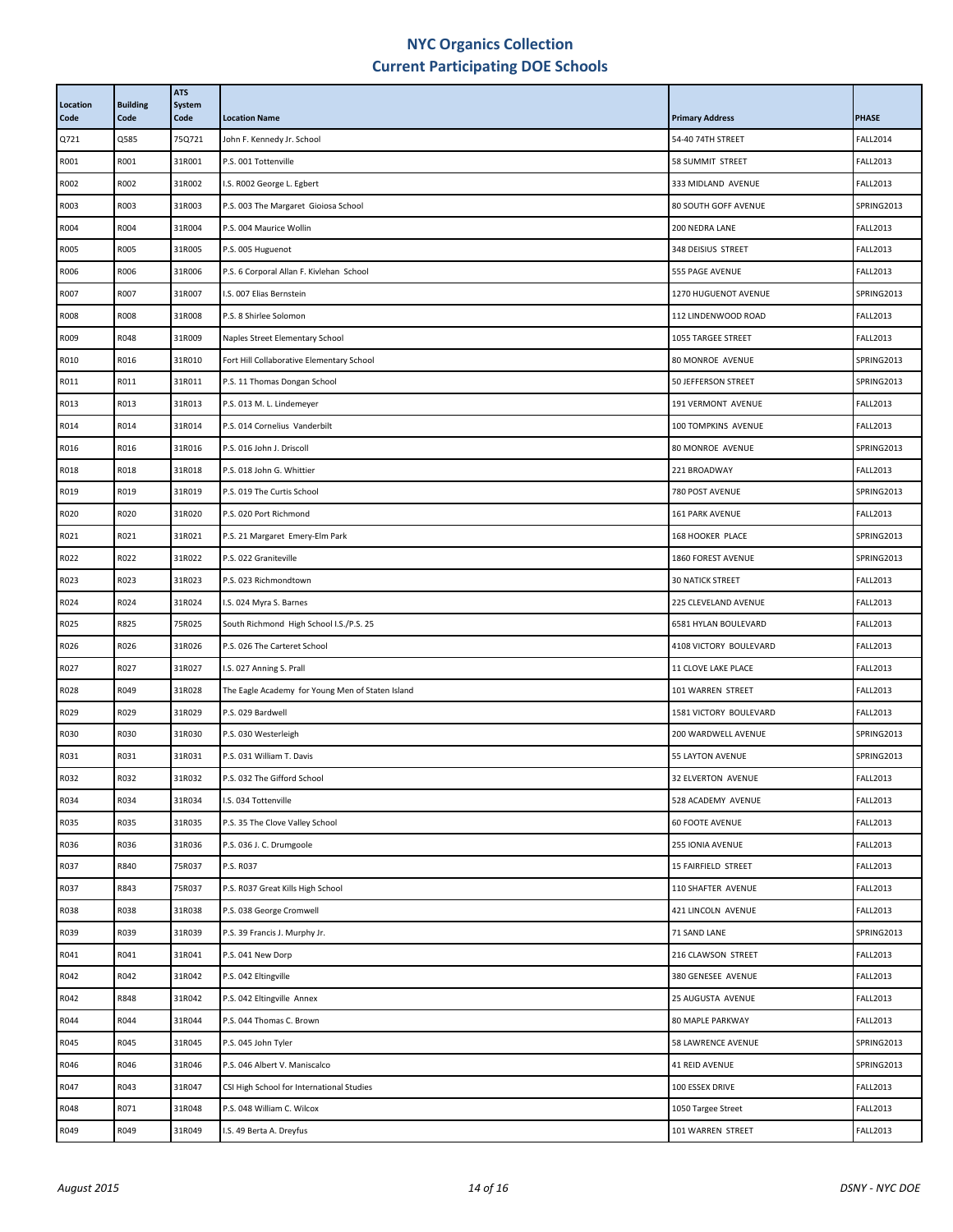| R050<br>31R050<br>SPRING2013<br><b>R050</b><br>P.S. 050 Frank Hankinson<br>200 ADELAIDE AVENUE<br>R051<br>R051<br>31R051<br>20 HOUSTON STREET<br><b>FALL2013</b><br>I.S. 051 Edwin Markham<br>R052<br>R052<br>31R052<br>P.S. 052 John C. Thompson<br>450 BUEL AVENUE<br>SPRING2013<br>R053<br>31R053<br>SPRING2013<br>R053<br>P.S. 053 Bay Terrace<br>330 DURANT AVENUE<br>R054<br>31R054<br><b>FALL2013</b><br>R054<br>P.S. 054 Charles W. Leng<br>1060 WILLOWBROOK ROAD<br>R055<br>31R055<br><b>FALL2013</b><br><b>R055</b><br>P.S. 055 Henry M. Boehm<br>54 OSBORNE STREET<br>R056<br>31R056<br>250 KRAMER AVENUE<br><b>FALL2013</b><br>R056<br>P.S. 56 The Louis Desario School<br>R057<br>31R057<br><b>R057</b><br>P.S. 057 Hubert H. Humphrey<br>140 PALMA DRIVE<br>SPRING2013<br>R059<br>31R059<br><b>FALL2013</b><br>R059<br>The Harbor View School<br>300 Richmond Terrace<br>R060<br>31R060<br><b>FALL2013</b><br>R060<br>P.S. 060 Alice Austen<br>55 MERRILL AVENUE<br>R061<br>31R061<br>I.S. 061 William A Morris<br>445 CASTLETON AVENUE<br><b>FALL2013</b><br>R061<br>R043<br>31R063<br>100 ESSEX DRIVE<br><b>FALL2013</b><br>R063<br>Marsh Avenue School for Expeditionary Learning<br>R043<br>31R064<br>100 ESSEX DRIVE<br><b>FALL2013</b><br>R064<br>Gaynor McCown Expeditionary Learning School<br>R829<br>R065<br>31R065<br>P.S. 65 The Academy of Innovative Learning<br>98 GRANT STREET<br><b>FALL2013</b><br>R069<br>31R069<br>SPRING2013<br>R069<br>P.S. 069 Daniel D. Tompkins<br>144 KEATING PLACE<br>R072<br>R072<br>31R072<br>33 FERNDALE AVENUE<br>SPRING2013<br>I.S. 072 Rocco Laurie<br>R075<br>R075<br>31R075<br>I.S. 075 Frank D. Paulo<br><b>455 HUGUENOT AVENUE</b><br><b>FALL2013</b><br>R014<br>R078<br>31R078<br><b>PS 78</b><br><b>FALL2013</b><br>100 TOMPKINS AVENUE<br>R880<br>31R080<br>SPRING2013<br><b>R080</b><br>The Michael J. Petrides School<br>715 OCEAN TERRACE<br>R373<br>R040<br>75R373<br>91 HENDERSON AVENUE<br><b>FALL2013</b><br>P.S. R373<br>R435<br>31R440<br><b>FALL2013</b><br>R440<br>New Dorp High School<br>465 NEW DORP LANE<br>R445<br>R445<br>31R445<br>Port Richmond High School<br><b>FALL2013</b><br>85 ST JOSEPHS AVENUE<br>R450<br>31R450<br><b>FALL2013</b><br>R450<br>Curtis High School<br>105 HAMILTON AVENUE<br>SPRING2013<br>R455<br>R455<br>31R455<br>Tottenville High School<br>100 LUTEN AVENUE<br>R460<br>31R460<br>Susan E. Wagner High School<br>1200 MANOR ROAD<br><b>FALL2013</b><br>R460<br>R470<br>31R470<br>Concord High School<br><b>FALL2013</b><br>R470<br>109 RHINE AVENUE<br>R600<br>R600<br>31R600<br>290 ST MARKS PLACE<br><b>FALL2013</b><br>Ralph R. McKee Career and Technical Education High School<br>R440<br>SPRING2013<br>R605<br>31R605<br>485 CLAWSON STREET<br>Staten Island Technical High School<br>R722<br>75R721<br><b>FALL2013</b><br>R721<br>THE RICHARD H. HUNGERFORD SCHOOL<br>155 TOMPKINS AVENUE<br>R861<br>31R861<br><b>FALL2013</b><br>R861<br>Staten Island School of Civic Leadership<br>280 REGIS DRIVE<br>X010<br>X101<br>75X010<br>P.S. X010<br>2750 LAFAYETTE AVENUE<br><b>FALL2014</b><br>X044<br>X044<br>12X044<br>P.S. 044 David C. Farragut<br>1825 PROSPECT AVENUE<br><b>FALL2014</b><br>X047<br>X047<br>12X047<br><b>FALL2014</b><br>P.S. 047 John Randolph<br>1794 EAST 172 STREET<br>X071<br>X071<br>08X071<br>3040 ROBERTS AVENUE<br><b>FALL2014</b><br>P.S. 071 Rose E. Scala<br>X093<br>08X093<br><b>FALL2014</b><br>X093<br>P.S. 093 Albert G. Oliver<br>1535 STORY AVENUE<br>X100<br>X100<br>08X100<br>P.S. 100 Isaac Clason<br>800 TAYLOR AVENUE<br><b>FALL2014</b><br>X101<br>08X101<br><b>FALL2014</b><br>X101<br>M.S. X101 Edward R. Byrne<br>2750 LAFAYETTE AVENUE<br>X106<br>11X106<br>2120 ST RAYMOND'S AVENUE<br><b>FALL2014</b><br>X106<br>P.S. 106 Parkchester<br>X127<br>11X106<br>X106<br>P.S. 106 Parkchester<br>1560 PURDY STREET<br><b>FALL2014</b><br>X107<br>08X107<br>P.S. 107<br><b>FALL2014</b><br>X107<br>1695 SEWARD AVENUE<br>X119<br>08X119<br>P.S. 119<br>1075 PUGSLEY AVENUE<br><b>FALL2014</b><br>X119<br>X125<br>X119<br>08X119<br>P.S. 119<br>1111 PUGSLEY AVENUE<br><b>FALL2014</b><br>X123<br>X123<br>08X123<br>1025 MORRISON AVENUE<br><b>FALL2014</b><br>J.H.S. 123 James M. Kieran<br>X193<br>84X124<br>Children s Aid College Prep Charter School<br><b>FALL2014</b><br>X124<br>1919 PROSPECT AVENUE<br>X125<br>08X125<br>1111 PUGSLEY AVENUE<br><b>FALL2014</b><br>X125<br>J.H.S. 125 Henry Hudson | Location<br>Code | <b>Building</b><br>Code | <b>ATS</b><br>System<br>Code | <b>Location Name</b> | <b>Primary Address</b> | <b>PHASE</b> |
|---------------------------------------------------------------------------------------------------------------------------------------------------------------------------------------------------------------------------------------------------------------------------------------------------------------------------------------------------------------------------------------------------------------------------------------------------------------------------------------------------------------------------------------------------------------------------------------------------------------------------------------------------------------------------------------------------------------------------------------------------------------------------------------------------------------------------------------------------------------------------------------------------------------------------------------------------------------------------------------------------------------------------------------------------------------------------------------------------------------------------------------------------------------------------------------------------------------------------------------------------------------------------------------------------------------------------------------------------------------------------------------------------------------------------------------------------------------------------------------------------------------------------------------------------------------------------------------------------------------------------------------------------------------------------------------------------------------------------------------------------------------------------------------------------------------------------------------------------------------------------------------------------------------------------------------------------------------------------------------------------------------------------------------------------------------------------------------------------------------------------------------------------------------------------------------------------------------------------------------------------------------------------------------------------------------------------------------------------------------------------------------------------------------------------------------------------------------------------------------------------------------------------------------------------------------------------------------------------------------------------------------------------------------------------------------------------------------------------------------------------------------------------------------------------------------------------------------------------------------------------------------------------------------------------------------------------------------------------------------------------------------------------------------------------------------------------------------------------------------------------------------------------------------------------------------------------------------------------------------------------------------------------------------------------------------------------------------------------------------------------------------------------------------------------------------------------------------------------------------------------------------------------------------------------------------------------------------------------------------------------------------------------------------------------------------------------------------------------------------------------------------------------------------------------------------------------------------------------------------------------------------------------------------------------------------------------------------------------------------------------------------------------------------------------------------------------------------------------------------------------------------------------------------------------------------------------------------------------------------------------------------------------------------------------------------------------------------------------------------------------------------------------------------------------------------------------------------------------------|------------------|-------------------------|------------------------------|----------------------|------------------------|--------------|
|                                                                                                                                                                                                                                                                                                                                                                                                                                                                                                                                                                                                                                                                                                                                                                                                                                                                                                                                                                                                                                                                                                                                                                                                                                                                                                                                                                                                                                                                                                                                                                                                                                                                                                                                                                                                                                                                                                                                                                                                                                                                                                                                                                                                                                                                                                                                                                                                                                                                                                                                                                                                                                                                                                                                                                                                                                                                                                                                                                                                                                                                                                                                                                                                                                                                                                                                                                                                                                                                                                                                                                                                                                                                                                                                                                                                                                                                                                                                                                                                                                                                                                                                                                                                                                                                                                                                                                                                                                                                                 |                  |                         |                              |                      |                        |              |
|                                                                                                                                                                                                                                                                                                                                                                                                                                                                                                                                                                                                                                                                                                                                                                                                                                                                                                                                                                                                                                                                                                                                                                                                                                                                                                                                                                                                                                                                                                                                                                                                                                                                                                                                                                                                                                                                                                                                                                                                                                                                                                                                                                                                                                                                                                                                                                                                                                                                                                                                                                                                                                                                                                                                                                                                                                                                                                                                                                                                                                                                                                                                                                                                                                                                                                                                                                                                                                                                                                                                                                                                                                                                                                                                                                                                                                                                                                                                                                                                                                                                                                                                                                                                                                                                                                                                                                                                                                                                                 |                  |                         |                              |                      |                        |              |
|                                                                                                                                                                                                                                                                                                                                                                                                                                                                                                                                                                                                                                                                                                                                                                                                                                                                                                                                                                                                                                                                                                                                                                                                                                                                                                                                                                                                                                                                                                                                                                                                                                                                                                                                                                                                                                                                                                                                                                                                                                                                                                                                                                                                                                                                                                                                                                                                                                                                                                                                                                                                                                                                                                                                                                                                                                                                                                                                                                                                                                                                                                                                                                                                                                                                                                                                                                                                                                                                                                                                                                                                                                                                                                                                                                                                                                                                                                                                                                                                                                                                                                                                                                                                                                                                                                                                                                                                                                                                                 |                  |                         |                              |                      |                        |              |
|                                                                                                                                                                                                                                                                                                                                                                                                                                                                                                                                                                                                                                                                                                                                                                                                                                                                                                                                                                                                                                                                                                                                                                                                                                                                                                                                                                                                                                                                                                                                                                                                                                                                                                                                                                                                                                                                                                                                                                                                                                                                                                                                                                                                                                                                                                                                                                                                                                                                                                                                                                                                                                                                                                                                                                                                                                                                                                                                                                                                                                                                                                                                                                                                                                                                                                                                                                                                                                                                                                                                                                                                                                                                                                                                                                                                                                                                                                                                                                                                                                                                                                                                                                                                                                                                                                                                                                                                                                                                                 |                  |                         |                              |                      |                        |              |
|                                                                                                                                                                                                                                                                                                                                                                                                                                                                                                                                                                                                                                                                                                                                                                                                                                                                                                                                                                                                                                                                                                                                                                                                                                                                                                                                                                                                                                                                                                                                                                                                                                                                                                                                                                                                                                                                                                                                                                                                                                                                                                                                                                                                                                                                                                                                                                                                                                                                                                                                                                                                                                                                                                                                                                                                                                                                                                                                                                                                                                                                                                                                                                                                                                                                                                                                                                                                                                                                                                                                                                                                                                                                                                                                                                                                                                                                                                                                                                                                                                                                                                                                                                                                                                                                                                                                                                                                                                                                                 |                  |                         |                              |                      |                        |              |
|                                                                                                                                                                                                                                                                                                                                                                                                                                                                                                                                                                                                                                                                                                                                                                                                                                                                                                                                                                                                                                                                                                                                                                                                                                                                                                                                                                                                                                                                                                                                                                                                                                                                                                                                                                                                                                                                                                                                                                                                                                                                                                                                                                                                                                                                                                                                                                                                                                                                                                                                                                                                                                                                                                                                                                                                                                                                                                                                                                                                                                                                                                                                                                                                                                                                                                                                                                                                                                                                                                                                                                                                                                                                                                                                                                                                                                                                                                                                                                                                                                                                                                                                                                                                                                                                                                                                                                                                                                                                                 |                  |                         |                              |                      |                        |              |
|                                                                                                                                                                                                                                                                                                                                                                                                                                                                                                                                                                                                                                                                                                                                                                                                                                                                                                                                                                                                                                                                                                                                                                                                                                                                                                                                                                                                                                                                                                                                                                                                                                                                                                                                                                                                                                                                                                                                                                                                                                                                                                                                                                                                                                                                                                                                                                                                                                                                                                                                                                                                                                                                                                                                                                                                                                                                                                                                                                                                                                                                                                                                                                                                                                                                                                                                                                                                                                                                                                                                                                                                                                                                                                                                                                                                                                                                                                                                                                                                                                                                                                                                                                                                                                                                                                                                                                                                                                                                                 |                  |                         |                              |                      |                        |              |
|                                                                                                                                                                                                                                                                                                                                                                                                                                                                                                                                                                                                                                                                                                                                                                                                                                                                                                                                                                                                                                                                                                                                                                                                                                                                                                                                                                                                                                                                                                                                                                                                                                                                                                                                                                                                                                                                                                                                                                                                                                                                                                                                                                                                                                                                                                                                                                                                                                                                                                                                                                                                                                                                                                                                                                                                                                                                                                                                                                                                                                                                                                                                                                                                                                                                                                                                                                                                                                                                                                                                                                                                                                                                                                                                                                                                                                                                                                                                                                                                                                                                                                                                                                                                                                                                                                                                                                                                                                                                                 |                  |                         |                              |                      |                        |              |
|                                                                                                                                                                                                                                                                                                                                                                                                                                                                                                                                                                                                                                                                                                                                                                                                                                                                                                                                                                                                                                                                                                                                                                                                                                                                                                                                                                                                                                                                                                                                                                                                                                                                                                                                                                                                                                                                                                                                                                                                                                                                                                                                                                                                                                                                                                                                                                                                                                                                                                                                                                                                                                                                                                                                                                                                                                                                                                                                                                                                                                                                                                                                                                                                                                                                                                                                                                                                                                                                                                                                                                                                                                                                                                                                                                                                                                                                                                                                                                                                                                                                                                                                                                                                                                                                                                                                                                                                                                                                                 |                  |                         |                              |                      |                        |              |
|                                                                                                                                                                                                                                                                                                                                                                                                                                                                                                                                                                                                                                                                                                                                                                                                                                                                                                                                                                                                                                                                                                                                                                                                                                                                                                                                                                                                                                                                                                                                                                                                                                                                                                                                                                                                                                                                                                                                                                                                                                                                                                                                                                                                                                                                                                                                                                                                                                                                                                                                                                                                                                                                                                                                                                                                                                                                                                                                                                                                                                                                                                                                                                                                                                                                                                                                                                                                                                                                                                                                                                                                                                                                                                                                                                                                                                                                                                                                                                                                                                                                                                                                                                                                                                                                                                                                                                                                                                                                                 |                  |                         |                              |                      |                        |              |
|                                                                                                                                                                                                                                                                                                                                                                                                                                                                                                                                                                                                                                                                                                                                                                                                                                                                                                                                                                                                                                                                                                                                                                                                                                                                                                                                                                                                                                                                                                                                                                                                                                                                                                                                                                                                                                                                                                                                                                                                                                                                                                                                                                                                                                                                                                                                                                                                                                                                                                                                                                                                                                                                                                                                                                                                                                                                                                                                                                                                                                                                                                                                                                                                                                                                                                                                                                                                                                                                                                                                                                                                                                                                                                                                                                                                                                                                                                                                                                                                                                                                                                                                                                                                                                                                                                                                                                                                                                                                                 |                  |                         |                              |                      |                        |              |
|                                                                                                                                                                                                                                                                                                                                                                                                                                                                                                                                                                                                                                                                                                                                                                                                                                                                                                                                                                                                                                                                                                                                                                                                                                                                                                                                                                                                                                                                                                                                                                                                                                                                                                                                                                                                                                                                                                                                                                                                                                                                                                                                                                                                                                                                                                                                                                                                                                                                                                                                                                                                                                                                                                                                                                                                                                                                                                                                                                                                                                                                                                                                                                                                                                                                                                                                                                                                                                                                                                                                                                                                                                                                                                                                                                                                                                                                                                                                                                                                                                                                                                                                                                                                                                                                                                                                                                                                                                                                                 |                  |                         |                              |                      |                        |              |
|                                                                                                                                                                                                                                                                                                                                                                                                                                                                                                                                                                                                                                                                                                                                                                                                                                                                                                                                                                                                                                                                                                                                                                                                                                                                                                                                                                                                                                                                                                                                                                                                                                                                                                                                                                                                                                                                                                                                                                                                                                                                                                                                                                                                                                                                                                                                                                                                                                                                                                                                                                                                                                                                                                                                                                                                                                                                                                                                                                                                                                                                                                                                                                                                                                                                                                                                                                                                                                                                                                                                                                                                                                                                                                                                                                                                                                                                                                                                                                                                                                                                                                                                                                                                                                                                                                                                                                                                                                                                                 |                  |                         |                              |                      |                        |              |
|                                                                                                                                                                                                                                                                                                                                                                                                                                                                                                                                                                                                                                                                                                                                                                                                                                                                                                                                                                                                                                                                                                                                                                                                                                                                                                                                                                                                                                                                                                                                                                                                                                                                                                                                                                                                                                                                                                                                                                                                                                                                                                                                                                                                                                                                                                                                                                                                                                                                                                                                                                                                                                                                                                                                                                                                                                                                                                                                                                                                                                                                                                                                                                                                                                                                                                                                                                                                                                                                                                                                                                                                                                                                                                                                                                                                                                                                                                                                                                                                                                                                                                                                                                                                                                                                                                                                                                                                                                                                                 |                  |                         |                              |                      |                        |              |
|                                                                                                                                                                                                                                                                                                                                                                                                                                                                                                                                                                                                                                                                                                                                                                                                                                                                                                                                                                                                                                                                                                                                                                                                                                                                                                                                                                                                                                                                                                                                                                                                                                                                                                                                                                                                                                                                                                                                                                                                                                                                                                                                                                                                                                                                                                                                                                                                                                                                                                                                                                                                                                                                                                                                                                                                                                                                                                                                                                                                                                                                                                                                                                                                                                                                                                                                                                                                                                                                                                                                                                                                                                                                                                                                                                                                                                                                                                                                                                                                                                                                                                                                                                                                                                                                                                                                                                                                                                                                                 |                  |                         |                              |                      |                        |              |
|                                                                                                                                                                                                                                                                                                                                                                                                                                                                                                                                                                                                                                                                                                                                                                                                                                                                                                                                                                                                                                                                                                                                                                                                                                                                                                                                                                                                                                                                                                                                                                                                                                                                                                                                                                                                                                                                                                                                                                                                                                                                                                                                                                                                                                                                                                                                                                                                                                                                                                                                                                                                                                                                                                                                                                                                                                                                                                                                                                                                                                                                                                                                                                                                                                                                                                                                                                                                                                                                                                                                                                                                                                                                                                                                                                                                                                                                                                                                                                                                                                                                                                                                                                                                                                                                                                                                                                                                                                                                                 |                  |                         |                              |                      |                        |              |
|                                                                                                                                                                                                                                                                                                                                                                                                                                                                                                                                                                                                                                                                                                                                                                                                                                                                                                                                                                                                                                                                                                                                                                                                                                                                                                                                                                                                                                                                                                                                                                                                                                                                                                                                                                                                                                                                                                                                                                                                                                                                                                                                                                                                                                                                                                                                                                                                                                                                                                                                                                                                                                                                                                                                                                                                                                                                                                                                                                                                                                                                                                                                                                                                                                                                                                                                                                                                                                                                                                                                                                                                                                                                                                                                                                                                                                                                                                                                                                                                                                                                                                                                                                                                                                                                                                                                                                                                                                                                                 |                  |                         |                              |                      |                        |              |
|                                                                                                                                                                                                                                                                                                                                                                                                                                                                                                                                                                                                                                                                                                                                                                                                                                                                                                                                                                                                                                                                                                                                                                                                                                                                                                                                                                                                                                                                                                                                                                                                                                                                                                                                                                                                                                                                                                                                                                                                                                                                                                                                                                                                                                                                                                                                                                                                                                                                                                                                                                                                                                                                                                                                                                                                                                                                                                                                                                                                                                                                                                                                                                                                                                                                                                                                                                                                                                                                                                                                                                                                                                                                                                                                                                                                                                                                                                                                                                                                                                                                                                                                                                                                                                                                                                                                                                                                                                                                                 |                  |                         |                              |                      |                        |              |
|                                                                                                                                                                                                                                                                                                                                                                                                                                                                                                                                                                                                                                                                                                                                                                                                                                                                                                                                                                                                                                                                                                                                                                                                                                                                                                                                                                                                                                                                                                                                                                                                                                                                                                                                                                                                                                                                                                                                                                                                                                                                                                                                                                                                                                                                                                                                                                                                                                                                                                                                                                                                                                                                                                                                                                                                                                                                                                                                                                                                                                                                                                                                                                                                                                                                                                                                                                                                                                                                                                                                                                                                                                                                                                                                                                                                                                                                                                                                                                                                                                                                                                                                                                                                                                                                                                                                                                                                                                                                                 |                  |                         |                              |                      |                        |              |
|                                                                                                                                                                                                                                                                                                                                                                                                                                                                                                                                                                                                                                                                                                                                                                                                                                                                                                                                                                                                                                                                                                                                                                                                                                                                                                                                                                                                                                                                                                                                                                                                                                                                                                                                                                                                                                                                                                                                                                                                                                                                                                                                                                                                                                                                                                                                                                                                                                                                                                                                                                                                                                                                                                                                                                                                                                                                                                                                                                                                                                                                                                                                                                                                                                                                                                                                                                                                                                                                                                                                                                                                                                                                                                                                                                                                                                                                                                                                                                                                                                                                                                                                                                                                                                                                                                                                                                                                                                                                                 |                  |                         |                              |                      |                        |              |
|                                                                                                                                                                                                                                                                                                                                                                                                                                                                                                                                                                                                                                                                                                                                                                                                                                                                                                                                                                                                                                                                                                                                                                                                                                                                                                                                                                                                                                                                                                                                                                                                                                                                                                                                                                                                                                                                                                                                                                                                                                                                                                                                                                                                                                                                                                                                                                                                                                                                                                                                                                                                                                                                                                                                                                                                                                                                                                                                                                                                                                                                                                                                                                                                                                                                                                                                                                                                                                                                                                                                                                                                                                                                                                                                                                                                                                                                                                                                                                                                                                                                                                                                                                                                                                                                                                                                                                                                                                                                                 |                  |                         |                              |                      |                        |              |
|                                                                                                                                                                                                                                                                                                                                                                                                                                                                                                                                                                                                                                                                                                                                                                                                                                                                                                                                                                                                                                                                                                                                                                                                                                                                                                                                                                                                                                                                                                                                                                                                                                                                                                                                                                                                                                                                                                                                                                                                                                                                                                                                                                                                                                                                                                                                                                                                                                                                                                                                                                                                                                                                                                                                                                                                                                                                                                                                                                                                                                                                                                                                                                                                                                                                                                                                                                                                                                                                                                                                                                                                                                                                                                                                                                                                                                                                                                                                                                                                                                                                                                                                                                                                                                                                                                                                                                                                                                                                                 |                  |                         |                              |                      |                        |              |
|                                                                                                                                                                                                                                                                                                                                                                                                                                                                                                                                                                                                                                                                                                                                                                                                                                                                                                                                                                                                                                                                                                                                                                                                                                                                                                                                                                                                                                                                                                                                                                                                                                                                                                                                                                                                                                                                                                                                                                                                                                                                                                                                                                                                                                                                                                                                                                                                                                                                                                                                                                                                                                                                                                                                                                                                                                                                                                                                                                                                                                                                                                                                                                                                                                                                                                                                                                                                                                                                                                                                                                                                                                                                                                                                                                                                                                                                                                                                                                                                                                                                                                                                                                                                                                                                                                                                                                                                                                                                                 |                  |                         |                              |                      |                        |              |
|                                                                                                                                                                                                                                                                                                                                                                                                                                                                                                                                                                                                                                                                                                                                                                                                                                                                                                                                                                                                                                                                                                                                                                                                                                                                                                                                                                                                                                                                                                                                                                                                                                                                                                                                                                                                                                                                                                                                                                                                                                                                                                                                                                                                                                                                                                                                                                                                                                                                                                                                                                                                                                                                                                                                                                                                                                                                                                                                                                                                                                                                                                                                                                                                                                                                                                                                                                                                                                                                                                                                                                                                                                                                                                                                                                                                                                                                                                                                                                                                                                                                                                                                                                                                                                                                                                                                                                                                                                                                                 |                  |                         |                              |                      |                        |              |
|                                                                                                                                                                                                                                                                                                                                                                                                                                                                                                                                                                                                                                                                                                                                                                                                                                                                                                                                                                                                                                                                                                                                                                                                                                                                                                                                                                                                                                                                                                                                                                                                                                                                                                                                                                                                                                                                                                                                                                                                                                                                                                                                                                                                                                                                                                                                                                                                                                                                                                                                                                                                                                                                                                                                                                                                                                                                                                                                                                                                                                                                                                                                                                                                                                                                                                                                                                                                                                                                                                                                                                                                                                                                                                                                                                                                                                                                                                                                                                                                                                                                                                                                                                                                                                                                                                                                                                                                                                                                                 |                  |                         |                              |                      |                        |              |
|                                                                                                                                                                                                                                                                                                                                                                                                                                                                                                                                                                                                                                                                                                                                                                                                                                                                                                                                                                                                                                                                                                                                                                                                                                                                                                                                                                                                                                                                                                                                                                                                                                                                                                                                                                                                                                                                                                                                                                                                                                                                                                                                                                                                                                                                                                                                                                                                                                                                                                                                                                                                                                                                                                                                                                                                                                                                                                                                                                                                                                                                                                                                                                                                                                                                                                                                                                                                                                                                                                                                                                                                                                                                                                                                                                                                                                                                                                                                                                                                                                                                                                                                                                                                                                                                                                                                                                                                                                                                                 |                  |                         |                              |                      |                        |              |
|                                                                                                                                                                                                                                                                                                                                                                                                                                                                                                                                                                                                                                                                                                                                                                                                                                                                                                                                                                                                                                                                                                                                                                                                                                                                                                                                                                                                                                                                                                                                                                                                                                                                                                                                                                                                                                                                                                                                                                                                                                                                                                                                                                                                                                                                                                                                                                                                                                                                                                                                                                                                                                                                                                                                                                                                                                                                                                                                                                                                                                                                                                                                                                                                                                                                                                                                                                                                                                                                                                                                                                                                                                                                                                                                                                                                                                                                                                                                                                                                                                                                                                                                                                                                                                                                                                                                                                                                                                                                                 |                  |                         |                              |                      |                        |              |
|                                                                                                                                                                                                                                                                                                                                                                                                                                                                                                                                                                                                                                                                                                                                                                                                                                                                                                                                                                                                                                                                                                                                                                                                                                                                                                                                                                                                                                                                                                                                                                                                                                                                                                                                                                                                                                                                                                                                                                                                                                                                                                                                                                                                                                                                                                                                                                                                                                                                                                                                                                                                                                                                                                                                                                                                                                                                                                                                                                                                                                                                                                                                                                                                                                                                                                                                                                                                                                                                                                                                                                                                                                                                                                                                                                                                                                                                                                                                                                                                                                                                                                                                                                                                                                                                                                                                                                                                                                                                                 |                  |                         |                              |                      |                        |              |
|                                                                                                                                                                                                                                                                                                                                                                                                                                                                                                                                                                                                                                                                                                                                                                                                                                                                                                                                                                                                                                                                                                                                                                                                                                                                                                                                                                                                                                                                                                                                                                                                                                                                                                                                                                                                                                                                                                                                                                                                                                                                                                                                                                                                                                                                                                                                                                                                                                                                                                                                                                                                                                                                                                                                                                                                                                                                                                                                                                                                                                                                                                                                                                                                                                                                                                                                                                                                                                                                                                                                                                                                                                                                                                                                                                                                                                                                                                                                                                                                                                                                                                                                                                                                                                                                                                                                                                                                                                                                                 |                  |                         |                              |                      |                        |              |
|                                                                                                                                                                                                                                                                                                                                                                                                                                                                                                                                                                                                                                                                                                                                                                                                                                                                                                                                                                                                                                                                                                                                                                                                                                                                                                                                                                                                                                                                                                                                                                                                                                                                                                                                                                                                                                                                                                                                                                                                                                                                                                                                                                                                                                                                                                                                                                                                                                                                                                                                                                                                                                                                                                                                                                                                                                                                                                                                                                                                                                                                                                                                                                                                                                                                                                                                                                                                                                                                                                                                                                                                                                                                                                                                                                                                                                                                                                                                                                                                                                                                                                                                                                                                                                                                                                                                                                                                                                                                                 |                  |                         |                              |                      |                        |              |
|                                                                                                                                                                                                                                                                                                                                                                                                                                                                                                                                                                                                                                                                                                                                                                                                                                                                                                                                                                                                                                                                                                                                                                                                                                                                                                                                                                                                                                                                                                                                                                                                                                                                                                                                                                                                                                                                                                                                                                                                                                                                                                                                                                                                                                                                                                                                                                                                                                                                                                                                                                                                                                                                                                                                                                                                                                                                                                                                                                                                                                                                                                                                                                                                                                                                                                                                                                                                                                                                                                                                                                                                                                                                                                                                                                                                                                                                                                                                                                                                                                                                                                                                                                                                                                                                                                                                                                                                                                                                                 |                  |                         |                              |                      |                        |              |
|                                                                                                                                                                                                                                                                                                                                                                                                                                                                                                                                                                                                                                                                                                                                                                                                                                                                                                                                                                                                                                                                                                                                                                                                                                                                                                                                                                                                                                                                                                                                                                                                                                                                                                                                                                                                                                                                                                                                                                                                                                                                                                                                                                                                                                                                                                                                                                                                                                                                                                                                                                                                                                                                                                                                                                                                                                                                                                                                                                                                                                                                                                                                                                                                                                                                                                                                                                                                                                                                                                                                                                                                                                                                                                                                                                                                                                                                                                                                                                                                                                                                                                                                                                                                                                                                                                                                                                                                                                                                                 |                  |                         |                              |                      |                        |              |
|                                                                                                                                                                                                                                                                                                                                                                                                                                                                                                                                                                                                                                                                                                                                                                                                                                                                                                                                                                                                                                                                                                                                                                                                                                                                                                                                                                                                                                                                                                                                                                                                                                                                                                                                                                                                                                                                                                                                                                                                                                                                                                                                                                                                                                                                                                                                                                                                                                                                                                                                                                                                                                                                                                                                                                                                                                                                                                                                                                                                                                                                                                                                                                                                                                                                                                                                                                                                                                                                                                                                                                                                                                                                                                                                                                                                                                                                                                                                                                                                                                                                                                                                                                                                                                                                                                                                                                                                                                                                                 |                  |                         |                              |                      |                        |              |
|                                                                                                                                                                                                                                                                                                                                                                                                                                                                                                                                                                                                                                                                                                                                                                                                                                                                                                                                                                                                                                                                                                                                                                                                                                                                                                                                                                                                                                                                                                                                                                                                                                                                                                                                                                                                                                                                                                                                                                                                                                                                                                                                                                                                                                                                                                                                                                                                                                                                                                                                                                                                                                                                                                                                                                                                                                                                                                                                                                                                                                                                                                                                                                                                                                                                                                                                                                                                                                                                                                                                                                                                                                                                                                                                                                                                                                                                                                                                                                                                                                                                                                                                                                                                                                                                                                                                                                                                                                                                                 |                  |                         |                              |                      |                        |              |
|                                                                                                                                                                                                                                                                                                                                                                                                                                                                                                                                                                                                                                                                                                                                                                                                                                                                                                                                                                                                                                                                                                                                                                                                                                                                                                                                                                                                                                                                                                                                                                                                                                                                                                                                                                                                                                                                                                                                                                                                                                                                                                                                                                                                                                                                                                                                                                                                                                                                                                                                                                                                                                                                                                                                                                                                                                                                                                                                                                                                                                                                                                                                                                                                                                                                                                                                                                                                                                                                                                                                                                                                                                                                                                                                                                                                                                                                                                                                                                                                                                                                                                                                                                                                                                                                                                                                                                                                                                                                                 |                  |                         |                              |                      |                        |              |
|                                                                                                                                                                                                                                                                                                                                                                                                                                                                                                                                                                                                                                                                                                                                                                                                                                                                                                                                                                                                                                                                                                                                                                                                                                                                                                                                                                                                                                                                                                                                                                                                                                                                                                                                                                                                                                                                                                                                                                                                                                                                                                                                                                                                                                                                                                                                                                                                                                                                                                                                                                                                                                                                                                                                                                                                                                                                                                                                                                                                                                                                                                                                                                                                                                                                                                                                                                                                                                                                                                                                                                                                                                                                                                                                                                                                                                                                                                                                                                                                                                                                                                                                                                                                                                                                                                                                                                                                                                                                                 |                  |                         |                              |                      |                        |              |
|                                                                                                                                                                                                                                                                                                                                                                                                                                                                                                                                                                                                                                                                                                                                                                                                                                                                                                                                                                                                                                                                                                                                                                                                                                                                                                                                                                                                                                                                                                                                                                                                                                                                                                                                                                                                                                                                                                                                                                                                                                                                                                                                                                                                                                                                                                                                                                                                                                                                                                                                                                                                                                                                                                                                                                                                                                                                                                                                                                                                                                                                                                                                                                                                                                                                                                                                                                                                                                                                                                                                                                                                                                                                                                                                                                                                                                                                                                                                                                                                                                                                                                                                                                                                                                                                                                                                                                                                                                                                                 |                  |                         |                              |                      |                        |              |
|                                                                                                                                                                                                                                                                                                                                                                                                                                                                                                                                                                                                                                                                                                                                                                                                                                                                                                                                                                                                                                                                                                                                                                                                                                                                                                                                                                                                                                                                                                                                                                                                                                                                                                                                                                                                                                                                                                                                                                                                                                                                                                                                                                                                                                                                                                                                                                                                                                                                                                                                                                                                                                                                                                                                                                                                                                                                                                                                                                                                                                                                                                                                                                                                                                                                                                                                                                                                                                                                                                                                                                                                                                                                                                                                                                                                                                                                                                                                                                                                                                                                                                                                                                                                                                                                                                                                                                                                                                                                                 |                  |                         |                              |                      |                        |              |
|                                                                                                                                                                                                                                                                                                                                                                                                                                                                                                                                                                                                                                                                                                                                                                                                                                                                                                                                                                                                                                                                                                                                                                                                                                                                                                                                                                                                                                                                                                                                                                                                                                                                                                                                                                                                                                                                                                                                                                                                                                                                                                                                                                                                                                                                                                                                                                                                                                                                                                                                                                                                                                                                                                                                                                                                                                                                                                                                                                                                                                                                                                                                                                                                                                                                                                                                                                                                                                                                                                                                                                                                                                                                                                                                                                                                                                                                                                                                                                                                                                                                                                                                                                                                                                                                                                                                                                                                                                                                                 |                  |                         |                              |                      |                        |              |
|                                                                                                                                                                                                                                                                                                                                                                                                                                                                                                                                                                                                                                                                                                                                                                                                                                                                                                                                                                                                                                                                                                                                                                                                                                                                                                                                                                                                                                                                                                                                                                                                                                                                                                                                                                                                                                                                                                                                                                                                                                                                                                                                                                                                                                                                                                                                                                                                                                                                                                                                                                                                                                                                                                                                                                                                                                                                                                                                                                                                                                                                                                                                                                                                                                                                                                                                                                                                                                                                                                                                                                                                                                                                                                                                                                                                                                                                                                                                                                                                                                                                                                                                                                                                                                                                                                                                                                                                                                                                                 |                  |                         |                              |                      |                        |              |
|                                                                                                                                                                                                                                                                                                                                                                                                                                                                                                                                                                                                                                                                                                                                                                                                                                                                                                                                                                                                                                                                                                                                                                                                                                                                                                                                                                                                                                                                                                                                                                                                                                                                                                                                                                                                                                                                                                                                                                                                                                                                                                                                                                                                                                                                                                                                                                                                                                                                                                                                                                                                                                                                                                                                                                                                                                                                                                                                                                                                                                                                                                                                                                                                                                                                                                                                                                                                                                                                                                                                                                                                                                                                                                                                                                                                                                                                                                                                                                                                                                                                                                                                                                                                                                                                                                                                                                                                                                                                                 |                  |                         |                              |                      |                        |              |
|                                                                                                                                                                                                                                                                                                                                                                                                                                                                                                                                                                                                                                                                                                                                                                                                                                                                                                                                                                                                                                                                                                                                                                                                                                                                                                                                                                                                                                                                                                                                                                                                                                                                                                                                                                                                                                                                                                                                                                                                                                                                                                                                                                                                                                                                                                                                                                                                                                                                                                                                                                                                                                                                                                                                                                                                                                                                                                                                                                                                                                                                                                                                                                                                                                                                                                                                                                                                                                                                                                                                                                                                                                                                                                                                                                                                                                                                                                                                                                                                                                                                                                                                                                                                                                                                                                                                                                                                                                                                                 |                  |                         |                              |                      |                        |              |
|                                                                                                                                                                                                                                                                                                                                                                                                                                                                                                                                                                                                                                                                                                                                                                                                                                                                                                                                                                                                                                                                                                                                                                                                                                                                                                                                                                                                                                                                                                                                                                                                                                                                                                                                                                                                                                                                                                                                                                                                                                                                                                                                                                                                                                                                                                                                                                                                                                                                                                                                                                                                                                                                                                                                                                                                                                                                                                                                                                                                                                                                                                                                                                                                                                                                                                                                                                                                                                                                                                                                                                                                                                                                                                                                                                                                                                                                                                                                                                                                                                                                                                                                                                                                                                                                                                                                                                                                                                                                                 |                  |                         |                              |                      |                        |              |
|                                                                                                                                                                                                                                                                                                                                                                                                                                                                                                                                                                                                                                                                                                                                                                                                                                                                                                                                                                                                                                                                                                                                                                                                                                                                                                                                                                                                                                                                                                                                                                                                                                                                                                                                                                                                                                                                                                                                                                                                                                                                                                                                                                                                                                                                                                                                                                                                                                                                                                                                                                                                                                                                                                                                                                                                                                                                                                                                                                                                                                                                                                                                                                                                                                                                                                                                                                                                                                                                                                                                                                                                                                                                                                                                                                                                                                                                                                                                                                                                                                                                                                                                                                                                                                                                                                                                                                                                                                                                                 |                  |                         |                              |                      |                        |              |
|                                                                                                                                                                                                                                                                                                                                                                                                                                                                                                                                                                                                                                                                                                                                                                                                                                                                                                                                                                                                                                                                                                                                                                                                                                                                                                                                                                                                                                                                                                                                                                                                                                                                                                                                                                                                                                                                                                                                                                                                                                                                                                                                                                                                                                                                                                                                                                                                                                                                                                                                                                                                                                                                                                                                                                                                                                                                                                                                                                                                                                                                                                                                                                                                                                                                                                                                                                                                                                                                                                                                                                                                                                                                                                                                                                                                                                                                                                                                                                                                                                                                                                                                                                                                                                                                                                                                                                                                                                                                                 |                  |                         |                              |                      |                        |              |
| X127<br>11X127<br>J.H.S. 127 The Castle Hill<br><b>FALL2014</b><br>X127<br>1560 PURDY STREET                                                                                                                                                                                                                                                                                                                                                                                                                                                                                                                                                                                                                                                                                                                                                                                                                                                                                                                                                                                                                                                                                                                                                                                                                                                                                                                                                                                                                                                                                                                                                                                                                                                                                                                                                                                                                                                                                                                                                                                                                                                                                                                                                                                                                                                                                                                                                                                                                                                                                                                                                                                                                                                                                                                                                                                                                                                                                                                                                                                                                                                                                                                                                                                                                                                                                                                                                                                                                                                                                                                                                                                                                                                                                                                                                                                                                                                                                                                                                                                                                                                                                                                                                                                                                                                                                                                                                                                    |                  |                         |                              |                      |                        |              |